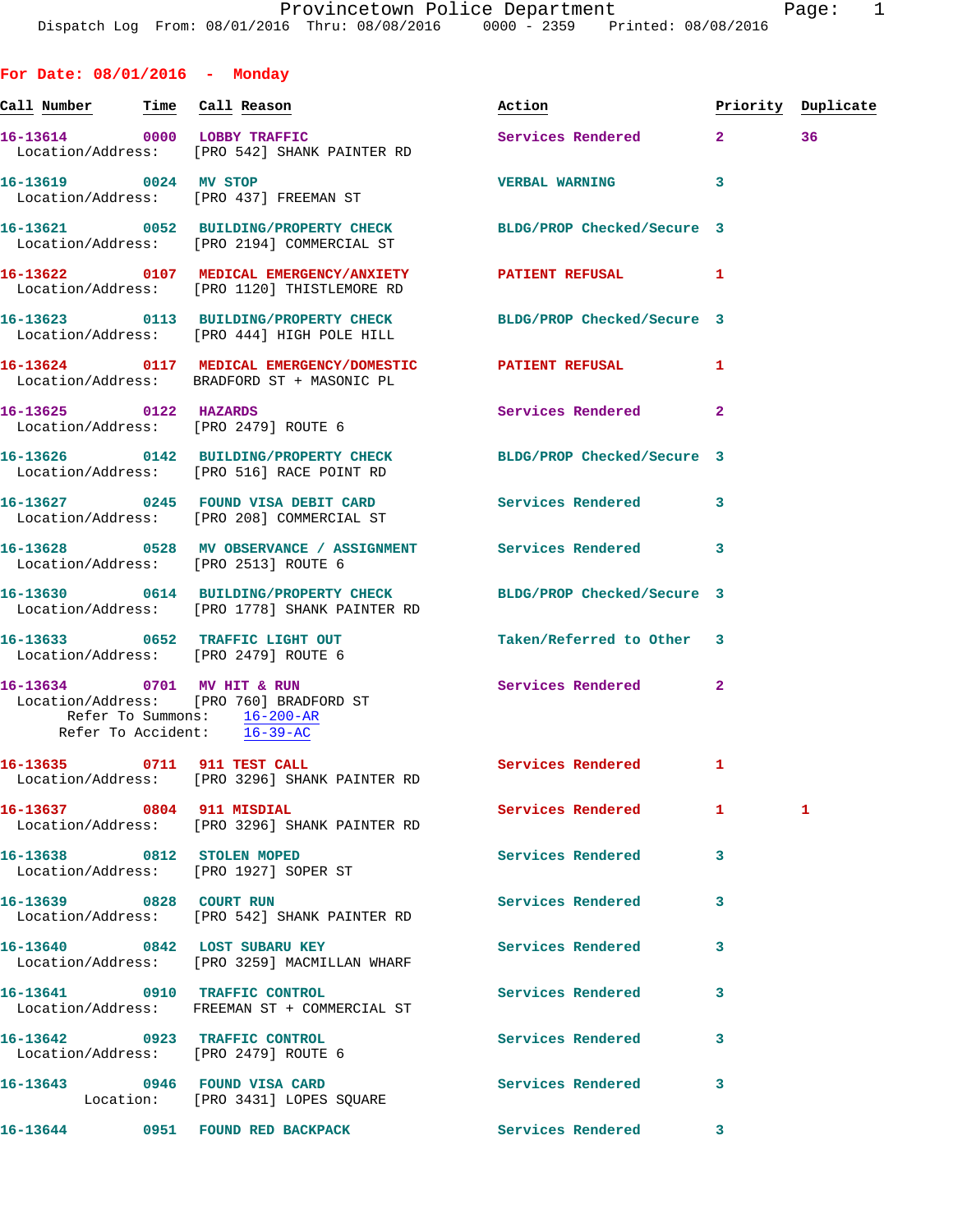|                                                            | Provincetown Police Department<br>Dispatch Log From: 08/01/2016 Thru: 08/08/2016 0000 - 2359 Printed: 08/08/2016 |                                         | Page: 2      |  |
|------------------------------------------------------------|------------------------------------------------------------------------------------------------------------------|-----------------------------------------|--------------|--|
|                                                            | Location/Address: [PRO 1561] CONANT ST                                                                           |                                         |              |  |
|                                                            | 16-13645 0956 DOCTOR-ORDERED TRANSPORT Transported to Hospital 1<br>Location/Address: [PRO 440] HARRY KEMP WAY   |                                         |              |  |
|                                                            | 16-13646 1002 POSSIBLE STROKE/RESCUE<br>Location/Address: [PRO 1449] ATKINS MAYO RD                              | Transported to Hospital 1               |              |  |
|                                                            | 16-13647 1026 MINOR MVA<br>Location/Address: [PRO 2543] MACMILLAN WHARF                                          | Services Rendered 1                     |              |  |
|                                                            | 16-13648 1031 FOUND WALLET<br>Location/Address: [PRO 542] SHANK PAINTER RD                                       | Services Rendered 3                     |              |  |
|                                                            | 16-13650 1046 DISTURBANCE<br>Location/Address: [PRO 3961] BRADFORD ST                                            | <b>Services Rendered</b>                | 1            |  |
| 16-13651 1118 FOLLOW UP                                    | Location/Address: [PRO 542] SHANK PAINTER RD                                                                     | Services Rendered                       | $\mathbf{2}$ |  |
|                                                            | 16-13653 1227 FOUND PROPERTY X 2<br>Location/Address: [PRO 2849] COMMERCIAL ST                                   | Services Rendered 3                     |              |  |
|                                                            | 16-13654 1338 GENERAL INFO                                                                                       | SPOKEN TO DESCRIPTION OF REAL PROPERTY. | 1            |  |
|                                                            | 16-13655 1404 LARCENY OF A SCOOTER<br>Location/Address: [PRO 2977] COMMERCIAL ST                                 | Investigated                            | $\mathbf{2}$ |  |
|                                                            | 16-13656 1414 MEDICAL EMERGENCY<br>Location/Address: [PRO 1011] NELSON AVE                                       | Transported to Hospital 1               |              |  |
|                                                            | 16-13657 1417 MV HIT & RUN<br>Location/Address: [PRO 75] CAPTAIN BERTIES WAY                                     | Investigated                            | $\mathbf{2}$ |  |
| 16-13658 1423 ALARM - GENERAL                              | Location/Address: [PRO 2419] COMMERCIAL ST                                                                       | Services Rendered                       | 1            |  |
|                                                            | 16-13659 1435 MV STOP<br>Location/Address: ROUTE 6 + SANDY HILL LN                                               | <b>VERBAL WARNING</b>                   | 3            |  |
| 16-13660 1445 TRAFFIC CONTROL                              | Location/Address: [PRO 1639] COMMERCIAL ST                                                                       | No Action Required                      | $\mathbf{3}$ |  |
|                                                            | 16-13661 1452 COMPLAINT-IRS SCAM Services Rendered<br>Location/Address: [PRO 716] BRADFORD ST                    |                                         | 3            |  |
|                                                            | 16-13662 1518 LOST FANNY PACK<br>Location/Address: [PRO 105] COMMERCIAL ST                                       | Services Rendered 3                     |              |  |
| Location/Address: HARRY KEMP WAY                           | 16-13663 1529 MV OBSERVANCE / ASSIGNMENT Services Rendered                                                       |                                         | 3            |  |
| Location/Address: [PRO 2518] ROUTE 6                       | 16-13664 1608 MV OBSERVANCE / ASSIGNMENT Services Rendered                                                       |                                         | 3            |  |
|                                                            | 16-13668 1610 FOLLOW UP<br>Location/Address: [PRO 1760] PRISCILLA ALDEN RD                                       | Services Rendered                       | $\mathbf{2}$ |  |
|                                                            | 16-13666 1625 BUILDING/PROPERTY CHECK BLDG/PROP Checked/Secure 3<br>Location/Address: [PRO 3259] MACMILLAN WHARF |                                         |              |  |
|                                                            | 16-13667 1632 ANIMAL CALL<br>Location/Address: [PRO 285] COMMERCIAL ST                                           | SPOKEN TO                               | 2            |  |
|                                                            | 16-13669 1741 MEDICAL EMERGENCY<br>Location/Address: [PRO 965] KIMBERLY LN                                       | PATIENT REFUSAL                         | 1            |  |
| 16-13670 1748 COMPLAINT<br>Location/Address: COMMERCIAL ST |                                                                                                                  | SPOKEN TO                               | 3            |  |
| 16-13671 1753 MEDICAL EMERGENCY                            |                                                                                                                  | <b>PATIENT REFUSAL</b>                  |              |  |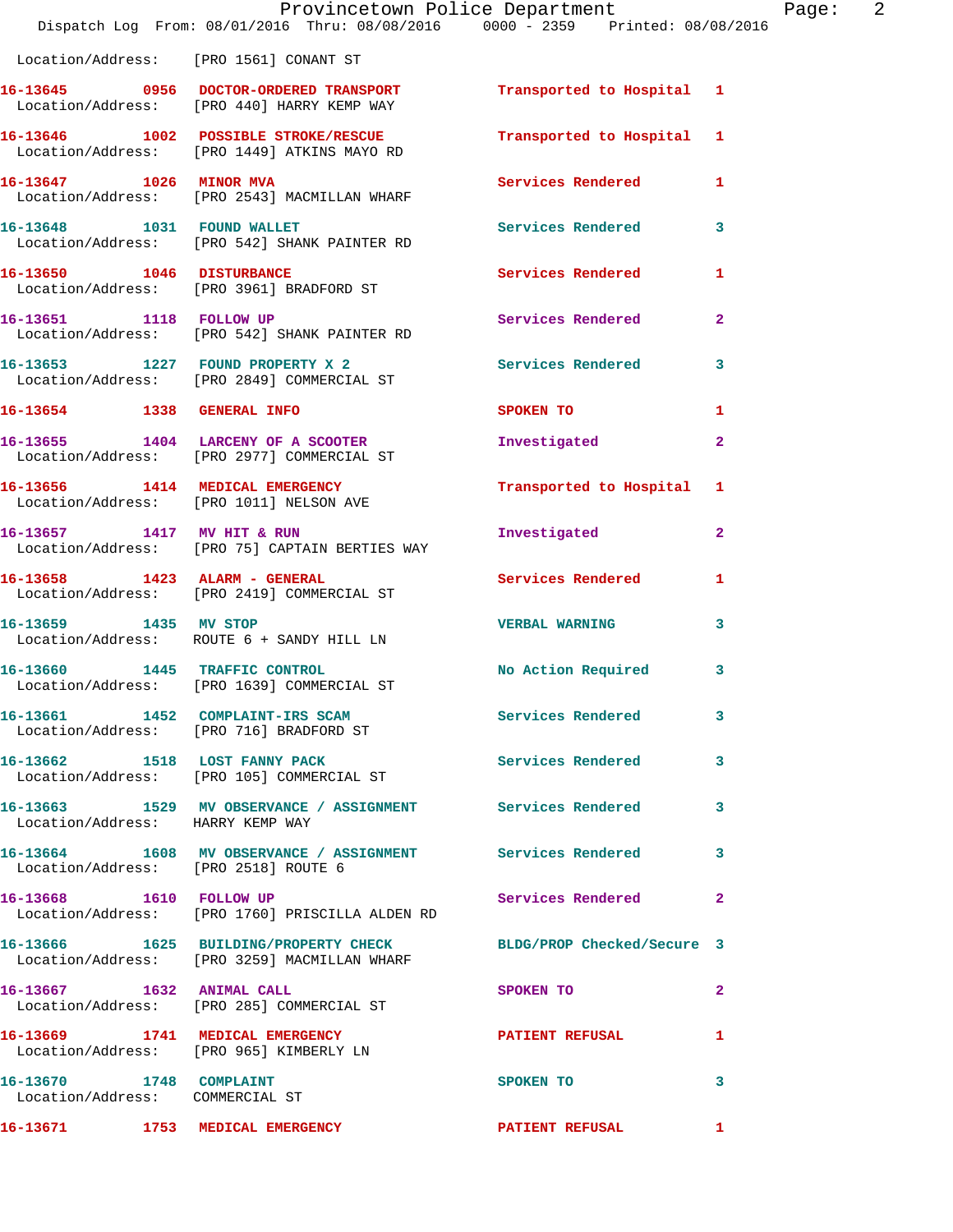|                                      | Dispatch Log From: 08/01/2016 Thru: 08/08/2016 0000 - 2359 Printed: 08/08/2016                                 | Provincetown Police Department | Page: 3      |  |
|--------------------------------------|----------------------------------------------------------------------------------------------------------------|--------------------------------|--------------|--|
|                                      | Location/Address: [PRO 3712] RYDER ST EXT                                                                      |                                |              |  |
|                                      | 16-13676 1815 FOLLOW UP<br>Location/Address: [PRO 2977] COMMERCIAL ST                                          | Services Rendered              | $\mathbf{2}$ |  |
|                                      | 16-13673 1825 MEDICAL EMERGENCY<br>Location/Address: [PRO 365] COMMERCIAL ST                                   | Peace Restored                 | $\mathbf{1}$ |  |
|                                      | 16-13674 1832 MEDICAL EMERGENCY<br>Location/Address: [PRO 105] COMMERCIAL ST                                   | <b>GONE ON ARRIVAL</b>         | 1            |  |
|                                      | 16-13675 1850 LOST PAINTING<br>Location/Address: [PRO 2543] MACMILLAN WHARF                                    | <b>Services Rendered</b>       | $\mathbf{3}$ |  |
|                                      | 16-13677 1858 MV COMPLAINT<br>Location/Address: [PRO 3466] BRADFORD ST                                         | Services Rendered              | $\mathbf{2}$ |  |
| Location/Address: [PRO 3287] ROUTE 6 | 16-13683 1923 BUILDING/PROPERTY CHECK BLDG/PROP Checked/Secure 3                                               |                                |              |  |
|                                      | 16-13678 1954 BUILDING/PROPERTY CHECK Services Rendered 3<br>Location/Address: [PRO 2206] COMMERCIAL ST        |                                |              |  |
|                                      | 16-13679 1954 DISTURBANCE<br>Location/Address: [PRO 106] COMMERCIAL ST                                         | Services Rendered              | 1            |  |
| 16-13680 2014 BAR CHECK              | Location/Address: [PRO 106] COMMERCIAL ST                                                                      | LICENSING/NO ACTION 2          |              |  |
| Location/Address: HARRY KEMP WAY     | 16-13681 2034 MV OBSERVANCE / ASSIGNMENT Services Rendered 3                                                   |                                |              |  |
|                                      | 16-13682 2037 BUILDING/PROPERTY CHECK<br>Location/Address: [PRO 2500] COMMERCIAL ST                            | BLDG/PROP Checked/Secure 3     |              |  |
|                                      | 16-13684 2042 MISSING PERSON<br>Location/Address: [PRO 78] BRADFORD ST                                         | Services Rendered 1            |              |  |
|                                      | 16-13685 2101 BUILDING/PROPERTY CHECK<br>Location/Address: [PRO 1646] WINSLOW ST                               | BLDG/PROP Checked/Secure 3     |              |  |
|                                      | 16-13686 2104 BUILDING/PROPERTY CHECK BLDG/PROP Checked/Secure 3<br>Location/Address: [PRO 488] MAYFLOWER ST   |                                |              |  |
| 16-13688 2110 COMPLAINT              | Location/Address: [PRO 105] COMMERCIAL ST                                                                      | SPOKEN TO                      | 3            |  |
|                                      | 16-13687 2117 BUILDING/PROPERTY CHECK Services Rendered 3<br>Location/Address: [PRO 526] RYDER ST EXT          |                                |              |  |
|                                      | 16-13689 2133 PARK, WALK & TALK<br>Location/Address: [PRO 433] RYDER ST EXT                                    | <b>Services Rendered</b>       | $\mathbf{2}$ |  |
|                                      | 16-13690 2202 PARK, WALK & TALK<br>Location/Address: [PRO 379] COMMERCIAL ST                                   | <b>Services Rendered</b>       | $\mathbf{2}$ |  |
|                                      | 16-13691 2242 COMPLAINT - STREET PERFORMERS SPOKEN TO<br>Location/Address: [PRO 312] COMMERCIAL ST             |                                | 3            |  |
|                                      | 16-13692 2252 DISTURBANCE<br>Location/Address: [PRO 106] COMMERCIAL ST                                         | SPOKEN TO                      | 1            |  |
| 16-13693 2307 LOST WALLET            | Location/Address: [PRO 542] SHANK PAINTER RD                                                                   | Services Rendered 3            |              |  |
|                                      | 16-13694 2356 BUILDING/PROPERTY CHECK BLDG/PROP Checked/Secure 3<br>Location/Address: [PRO 2500] COMMERCIAL ST |                                |              |  |
| 16-13695 2358 MV STOP                | Location/Address: [PRO 1952] COMMERCIAL ST                                                                     | VERBAL WARNING 3               |              |  |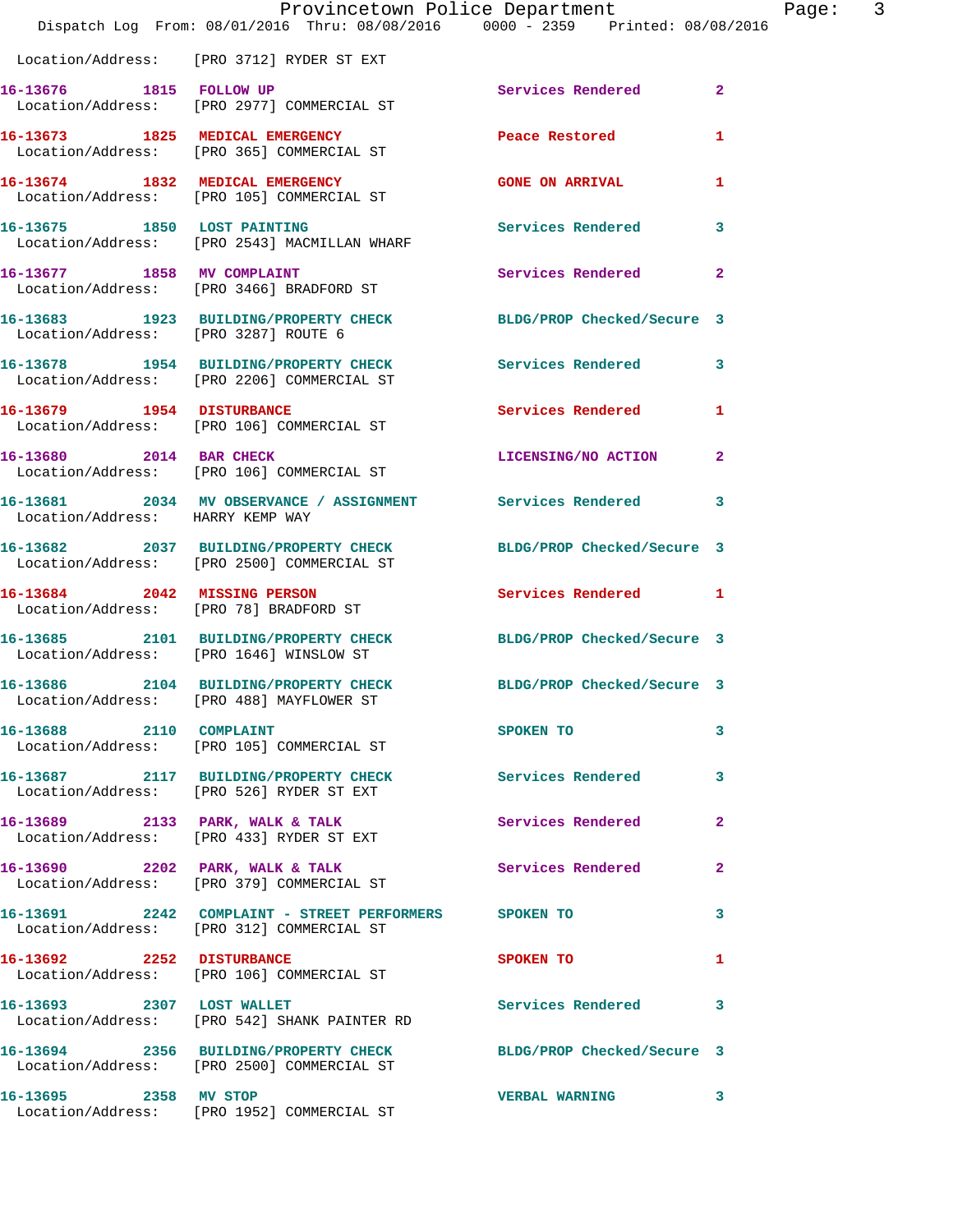| For Date: $08/02/2016$ - Tuesday                               |                                                                                                                |                           |              |  |
|----------------------------------------------------------------|----------------------------------------------------------------------------------------------------------------|---------------------------|--------------|--|
| 16-13696 0008 MV STOP<br>Location/Address: ROUTE 6             |                                                                                                                | <b>VERBAL WARNING</b>     | 3            |  |
|                                                                | 16-13697 0013 LOBBY TRAFFIC<br>Location/Address: [PRO 542] SHANK PAINTER RD                                    | Services Rendered 2       | 41           |  |
| Location/Address: [PRO 2513] ROUTE 6                           | 16-13698 0013 MV OBSERVANCE / ASSIGNMENT Services Rendered                                                     |                           | 3            |  |
| 16-13699 0018 NOISE COMPLAINT<br>Location/Address: STANDISH ST |                                                                                                                | Services Rendered         | 3            |  |
|                                                                | 16-13700 0021 ALARM - FIRE<br>Location/Address: [PRO 2059] BRADFORD ST                                         | <b>False Alarm</b>        | 1            |  |
|                                                                | 16-13701 0049 MV OBSERVANCE / ASSIGNMENT Services Rendered 3<br>Location/Address: BRADFORD ST + HOWLAND ST     |                           |              |  |
|                                                                | 16-13702 0120 BUILDING/PROPERTY CHECK BLDG/PROP Checked/Secure 3<br>Location/Address: [PRO 16] BRADFORD ST     |                           |              |  |
| Location/Address: [PRO 3440] ROUTE 6                           | 16-13703 0139 MV OBSERVANCE / ASSIGNMENT Services Rendered 3                                                   |                           |              |  |
|                                                                | 16-13704 0220 BUILDING/PROPERTY CHECK Services Rendered 3<br>Location/Address: [PRO 2898] JEROME SMITH RD      |                           |              |  |
|                                                                | 16-13705 0318 SUSPICIOUS ACTIVITY<br>Location/Address: [PRO 248] COMMERCIAL ST                                 | <b>GONE ON ARRIVAL</b>    | 2            |  |
|                                                                | 16-13706 0515 BUILDING/PROPERTY CHECK BLDG/PROP Checked/Secure 3<br>Location/Address: [PRO 444] HIGH POLE HILL |                           |              |  |
| Location/Address: [PRO 2513] ROUTE 6                           | 16-13707 0540 MV OBSERVANCE / ASSIGNMENT Services Rendered                                                     |                           | 3            |  |
|                                                                | 16-13708 0552 MV OBSERVANCE / ASSIGNMENT Services Rendered<br>Location/Address: [PRO 530] SHANK PAINTER RD     |                           | 3            |  |
| 16-13709 0604 MV STOP                                          | Location/Address: [PRO 395] COMMERCIAL ST                                                                      | <b>VERBAL WARNING</b>     | 3            |  |
| 16-13711 0719 ELEVATOR ALARM                                   | Location/Address: [PRO 105] COMMERCIAL ST                                                                      | Taken/Referred to Other 1 |              |  |
|                                                                | 16-13712 0806 BUILDING/PROPERTY CHECK Services Rendered<br>Location/Address: [PRO 2977] COMMERCIAL ST          |                           | 3            |  |
| Location/Address: [PRO 2754] ROUTE 6                           | 16-13713 0809 ASSIST AGENCY / MUTUAL AID Services Rendered                                                     |                           | 3            |  |
|                                                                | 16-13714 0822 WELL-BEING CHECK<br>Location/Address: [PRO 544] SHANK PAINTER RD                                 | <b>Services Rendered</b>  | 3            |  |
|                                                                | 16-13715 0846 MV OBSERVANCE / ASSIGNMENT Services Rendered<br>Location/Address: HIGH POLE HL + BRADFORD ST     |                           | 3            |  |
|                                                                | 16-13716 0905 BIKE ACCIDENT<br>Location/Address: [PRO 3044] COMMERCIAL ST                                      | Services Rendered         | $\mathbf{2}$ |  |
|                                                                | 16-13717 0934 COMPLAINT - STREET PERFORMERS Services Rendered<br>Location/Address: [PRO 105] COMMERCIAL ST     |                           | 3            |  |
|                                                                | 16-13718 0935 PARK, WALK & TALK<br>Location/Address: [PRO 2500] COMMERCIAL ST                                  | Services Rendered         | $\mathbf{2}$ |  |
| 16-13719    1011    PRIVATE TOW                                | Location/Address: [PRO 379] COMMERCIAL ST                                                                      | Services Rendered         | $\mathbf{2}$ |  |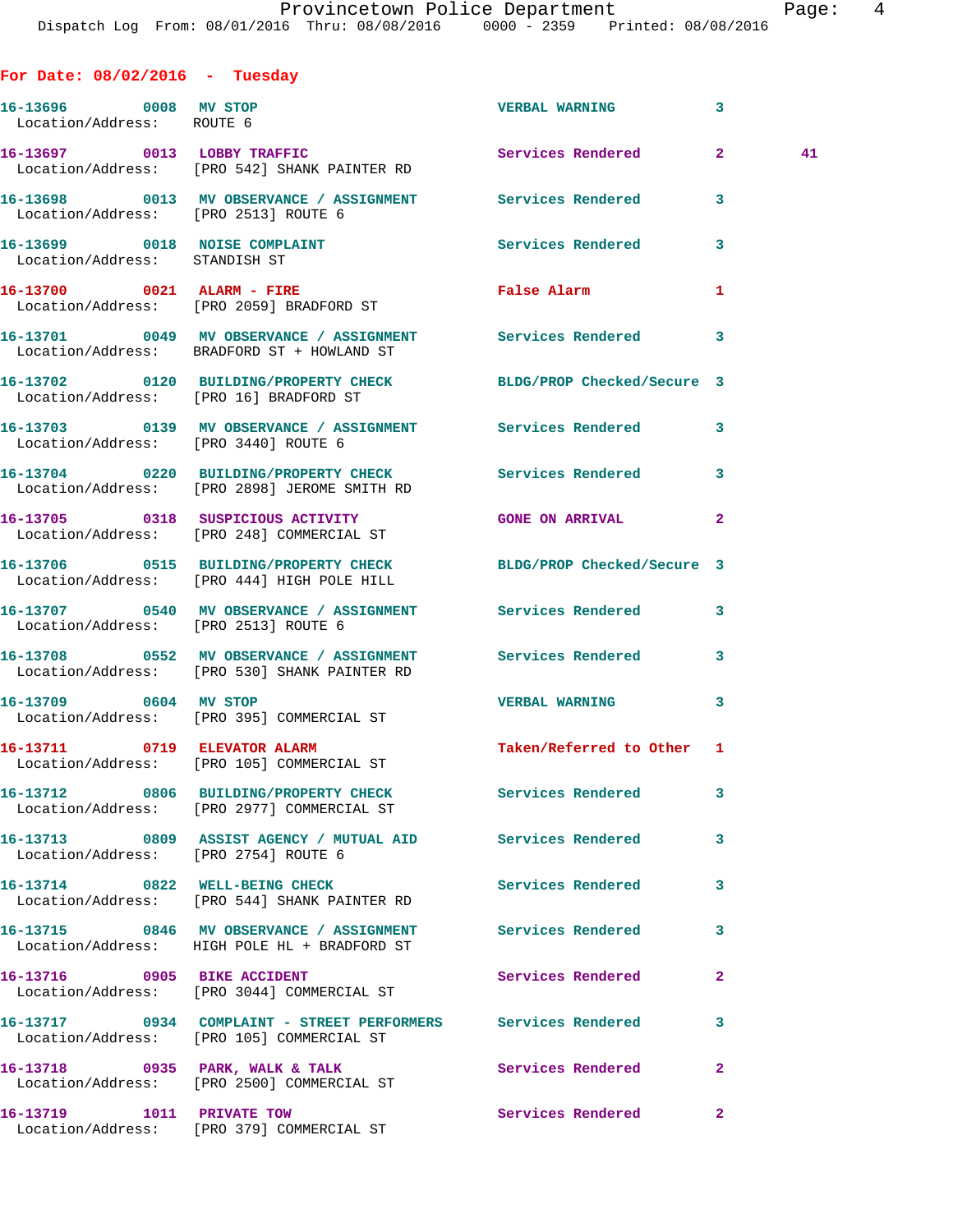|                                                                  | 16-13720 1023 MV OBSERVANCE / ASSIGNMENT Services Rendered<br>Location/Address: [PRO 2206] COMMERCIAL ST       |                            | 3              |   |
|------------------------------------------------------------------|----------------------------------------------------------------------------------------------------------------|----------------------------|----------------|---|
|                                                                  | 16-13721 1123 LANDLORD/TENANT<br>Location/Address: [PRO 208] COMMERCIAL ST                                     | Services Rendered          | $\overline{2}$ |   |
|                                                                  | 16-13722 1126 FOUND EYEGLASSES<br>Location: [PRO 3431] LOPES SQUARE                                            | Services Rendered          | 3              |   |
|                                                                  | 16-13723 1142 PARK, WALK & TALK<br>Location/Address: [PRO 182] COMMERCIAL ST                                   | Services Rendered          | $\overline{2}$ |   |
|                                                                  | 16-13724 1142 VERBAL CROSSWALK<br>Location/Address: ALDEN ST + BRADFORD ST                                     | <b>VERBAL WARNING</b>      | 3              |   |
|                                                                  | 16-13725 1155 MV OPERATIONS COMPLAINT THE VERBAL WARNING<br>Location/Address: CENTER ST + COMMERCIAL ST        |                            | $\overline{a}$ |   |
|                                                                  | 16-13726 1205 TRAFFIC CONTROL<br>Location/Address: CONWELL ST + BRADFORD ST                                    | Services Rendered          | 3              |   |
| 16-13727 1209 MV STOP                                            | Location/Address: [PRO 2519] ROUTE 6                                                                           | <b>VERBAL WARNING</b>      | 3              |   |
|                                                                  | 16-13728 1231 LOST BRIEFCASE<br>Location/Address: [PRO 542] SHANK PAINTER RD                                   | Services Rendered          | 3              |   |
| Location/Address: CONWELL ST                                     | 16-13729 1235 PARKED MV COMPLAINT COMPUSER WARNING                                                             |                            | $\mathbf{2}$   |   |
|                                                                  | 16-13730 1254 SUSPICIOUS ACTIVITY<br>Location/Address: [PRO 99] COMMERCIAL ST                                  | Services Rendered          | $\mathbf{2}$   |   |
|                                                                  | 16-13732 1351 PARKED TRUCK COMPLAINT<br>Location/Address: CREEK RD + NICKERSON ST                              | <b>GONE ON ARRIVAL</b>     | $\mathbf{2}$   |   |
|                                                                  | 16-13733 1418 SYNCHOPE/TRANSPORT<br>Location/Address: [PRO 440] HARRY KEMP WAY                                 | Transported to Hospital 1  |                |   |
|                                                                  | 16-13734 1426 CONFUSION/EVALUATION<br>Location/Address: [PRO 371] COMMERCIAL ST                                | Services Rendered          | $\mathbf{1}$   |   |
| 16-13735 1432 FOLLOW UP<br>Location/Address: [PRO 2639] COURT ST |                                                                                                                | Services Rendered          | $\overline{2}$ |   |
|                                                                  | 16-13736 1449 MISSING CHILD<br>Location: [PRO 3431] LOPES SQUARE                                               | Taken to Family/Guardian 1 |                |   |
| Location/Address: ROUTE 6 + SNAIL RD                             | 16-13739 1544 MV OBSERVANCE / ASSIGNMENT Services Rendered                                                     |                            | 3              |   |
| 16-13740 1545 FOUND CASH                                         | Location: [PRO 3431] LOPES SQUARE                                                                              | Services Rendered          | 3              |   |
|                                                                  | 16-13741 1548 BIKES TAGGED<br>Location/Address: JOHNSON ST + BRADFORD ST                                       | Services Rendered          | $\overline{a}$ |   |
| Location/Address: HARRY KEMP WAY                                 | 16-13742 1556 MV OBSERVANCE / ASSIGNMENT Services Rendered                                                     |                            | 3              |   |
|                                                                  | 16-13743 1613 TRESPASS COMPLAINT<br>Location/Address: [PRO 555] TREMONT ST                                     | Services Rendered          | $\mathbf{2}$   |   |
|                                                                  | 16-13744 1617 BUILDING/PROPERTY CHECK BLDG/PROP Checked/Secure 3<br>Location/Address: [PRO 2977] COMMERCIAL ST |                            |                |   |
|                                                                  | 16-13747 1709 ABANDONED 911 CALLS<br>Location/Address: [PRO 3296] SHANK PAINTER RD                             | Services Rendered          | $1$ and $1$    | 1 |
|                                                                  | 16-13748 1720 FISH HOOK/FIRST AID Services Rendered 1                                                          |                            |                |   |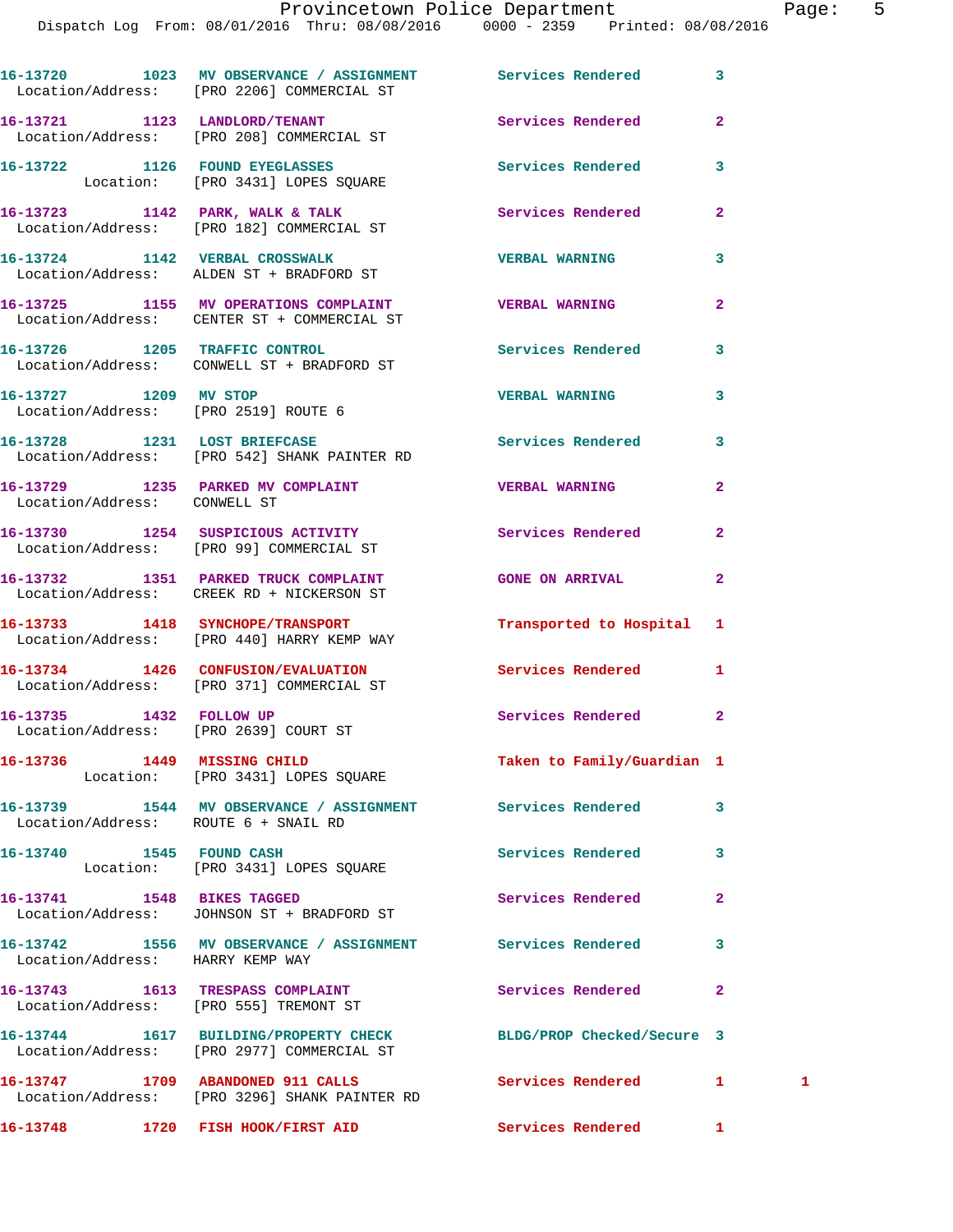|                                                               | Provincetown Police Department<br>Dispatch Log From: 08/01/2016 Thru: 08/08/2016 0000 - 2359 Printed: 08/08/2016 |                                                                                                                |                | Page: 6 |  |
|---------------------------------------------------------------|------------------------------------------------------------------------------------------------------------------|----------------------------------------------------------------------------------------------------------------|----------------|---------|--|
|                                                               | Location/Address: [PRO 2543] MACMILLAN WHARF                                                                     |                                                                                                                |                |         |  |
|                                                               | 16-13749 1858 911 HANGUP/MISDIAL Services Rendered 1<br>Location/Address: [PRO 63] BRADFORD ST EXT               |                                                                                                                |                |         |  |
|                                                               | 16-13750 1902 PARKING COMPLAINT / GENERAL Services Rendered 3<br>Location/Address: [PRO 1352] COMMERCIAL ST      |                                                                                                                |                |         |  |
|                                                               | 16-13752 1910 BUILDING/PROPERTY CHECK BLDG/PROP Checked/Secure 3<br>Location/Address: [PRO 519] RACE POINT RD    |                                                                                                                |                |         |  |
| 16-13751 1912 IRS SCAM                                        | Location/Address: [PRO 781] CAPTAIN BERTIES WAY                                                                  | SPOKEN TO THE STATE OF THE STATE OF THE STATE OF THE STATE OF THE STATE OF THE STATE OF THE STATE OF THE STATE | $\overline{2}$ |         |  |
|                                                               | 16-13754 1928 BAR CHECK<br>Location/Address: [PRO 3837] COMMERCIAL ST                                            | Services Rendered                                                                                              | $\mathbf{2}$   |         |  |
|                                                               | 16-13755 1958 FOUND MADL<br>Location/Address: [PRO 146] COMMERCIAL ST                                            | Services Rendered 3                                                                                            |                |         |  |
|                                                               | 16-13756 2004 PARK, WALK & TALK 3 Services Rendered 2<br>Location/Address: [PRO 105] COMMERCIAL ST               |                                                                                                                |                |         |  |
|                                                               | 16-13759 2014 LOST BACKPACK/FOUND Services Rendered 3<br>Location/Address: [PRO 542] SHANK PAINTER RD            |                                                                                                                |                |         |  |
|                                                               | 16-13758 2016 BUILDING/PROPERTY CHECK BLDG/PROP Checked/Secure 3<br>Location/Address: [PRO 2898] JEROME SMITH RD |                                                                                                                |                |         |  |
|                                                               | 16-13761 2033 BUILDING/PROPERTY CHECK BLDG/PROP Checked/Secure 3<br>Location/Address: [PRO 3259] MACMILLAN WHARF |                                                                                                                |                |         |  |
| 16-13762 2039 MV COMPLAINT                                    | Location/Address: [PRO 2519] ROUTE 6                                                                             | GONE ON ARRIVAL 2                                                                                              |                |         |  |
|                                                               | 16-13764 2122 BUILDING/PROPERTY CHECK BLDG/PROP Checked/Secure 3<br>Location/Address: [PRO 99] COMMERCIAL ST     |                                                                                                                |                |         |  |
| 16-13768 2210 HARASSMENT                                      | Location/Address: [PRO 542] SHANK PAINTER RD                                                                     | Could Not Locate 2                                                                                             |                |         |  |
|                                                               | 16-13769 2224 BUILDING/PROPERTY CHECK BLDG/PROP Checked/Secure 3<br>Location/Address: [PRO 2500] COMMERCIAL ST   |                                                                                                                |                |         |  |
| 16-13770 2241 TTY TEST CALL                                   | Location/Address: [PRO 542] SHANK PAINTER RD                                                                     | <b>Services Rendered</b>                                                                                       | 3              |         |  |
|                                                               | 16-13771 2308 LOBBY TRAFFIC<br>Location/Address: [PRO 542] SHANK PAINTER RD                                      | Services Rendered 3                                                                                            |                | 35      |  |
|                                                               | 16-13772 2309 BUILDING/PROPERTY CHECK<br>Location/Address: [PRO 3256] COMMERCIAL ST                              | BLDG/PROP Checked/Secure 3                                                                                     |                |         |  |
|                                                               | 16-13773 2313 BUILDING/PROPERTY CHECK<br>Location/Address: [PRO 182] COMMERCIAL ST                               | BLDG/PROP Checked/Secure 3                                                                                     |                |         |  |
| Location/Address: CUDWORTH ST                                 | 16-13774 2317 BIKE ACCIDENT/TRANSPORT                                                                            | Transported to Hospital 2                                                                                      |                |         |  |
| Location/Address: [PRO 3440] ROUTE 6                          | 16-13775 2336 MV OBSERVANCE / ASSIGNMENT Services Rendered                                                       |                                                                                                                | 3              |         |  |
| 16-13776 2337 MV STOP<br>Location/Address: [PRO 2521] ROUTE 6 |                                                                                                                  | <b>VERBAL WARNING</b>                                                                                          | 3              |         |  |
| 16-13777 2349 MV STOP<br>Location/Address: [PRO 2521] ROUTE 6 |                                                                                                                  | <b>VERBAL WARNING</b>                                                                                          | 3              |         |  |

**For Date: 08/03/2016 - Wednesday**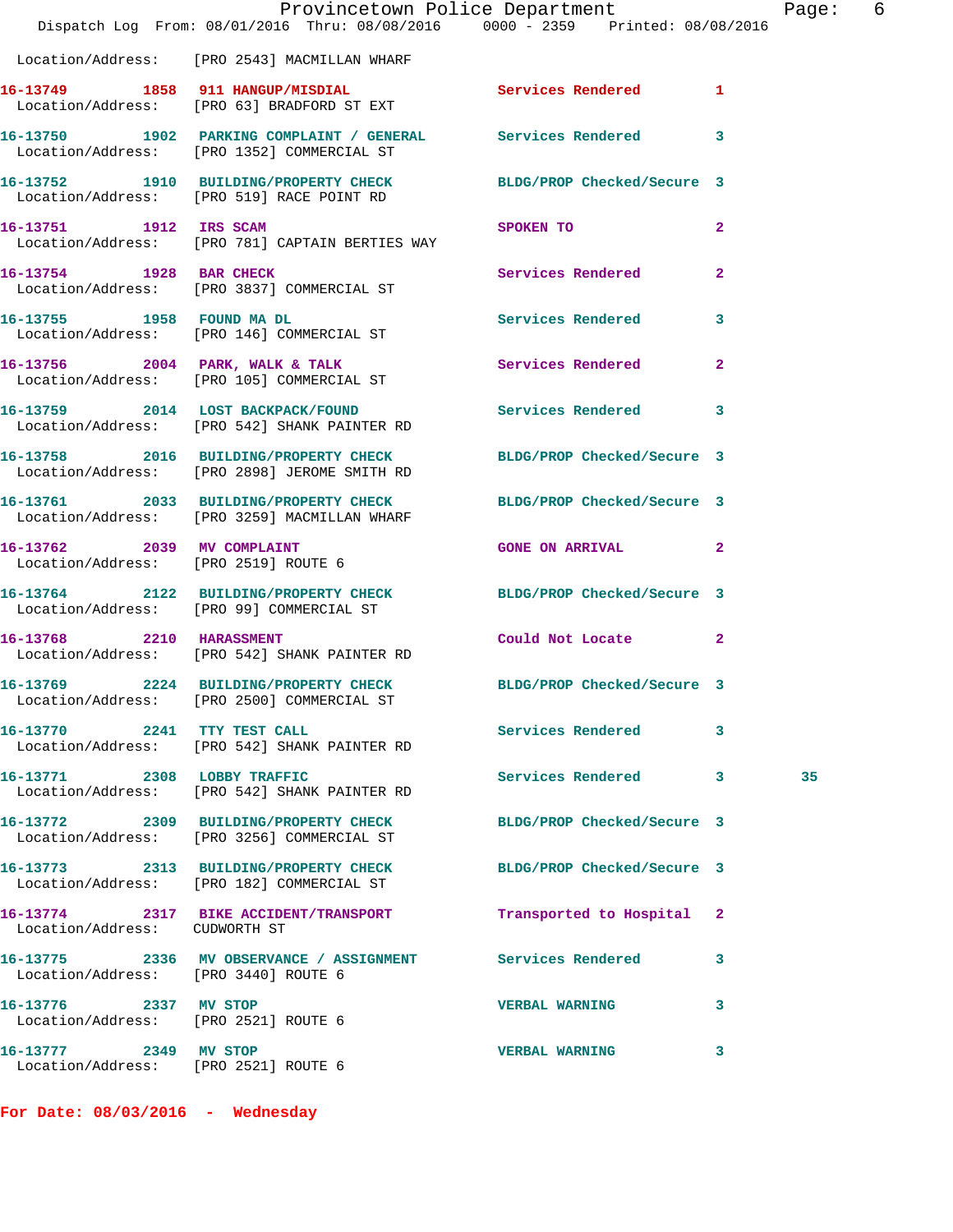| 16-13778 0002 MV STOP                                              |                                                                                                         | <b>VERBAL WARNING</b>      | 3                       |
|--------------------------------------------------------------------|---------------------------------------------------------------------------------------------------------|----------------------------|-------------------------|
| Location/Address: [PRO 2513] ROUTE 6<br>16-13779 0012 MV STOP      |                                                                                                         |                            |                         |
| Location/Address: [PRO 2479] ROUTE 6                               |                                                                                                         | <b>VERBAL WARNING</b>      | 3                       |
|                                                                    | 16-13780 0012 MV OBSERVANCE / ASSIGNMENT<br>Location/Address: BRADFORD ST + RYDER ST                    | <b>Services Rendered</b>   | 3                       |
| 16-13781 0055 BY-LAW VIOLATION                                     | Location/Address: [PRO 2539] RYDER ST EXT                                                               | SPOKEN TO                  | $\overline{2}$          |
| 16-13789 0100 PARK, WALK & TALK<br>Location/Address: COMMERCIAL ST |                                                                                                         | Services Rendered          | 3                       |
|                                                                    | 16-13786 0104 ASSIST CITIZEN<br>Location/Address: [PRO 2105] STANDISH ST                                | Services Rendered          | 3                       |
| 16-13782 0105 DISTURBANCE                                          | Location/Address: [PRO 3276] COMMERCIAL ST                                                              | Services Rendered          | 1                       |
| 16-13783 0118 COMPLAINT                                            | Location/Address: [PRO 1237] MILLER HILL RD                                                             | Unfounded                  | 3                       |
|                                                                    | 16-13785 0147 MV OBSERVANCE / ASSIGNMENT<br>Location/Address: BRADFORD ST + HOWLAND ST                  | Services Rendered          | $\overline{\mathbf{3}}$ |
| Location/Address: [PRO 16] BRADFORD ST                             | 16-13787 0151 BUILDING/PROPERTY CHECK                                                                   | BLDG/PROP Checked/Secure 3 |                         |
| 16-13788 0158 MV STOP                                              | Location/Address: [PRO 2059] BRADFORD ST                                                                | VERBAL WARNING 3           |                         |
|                                                                    | 16-13790 0202 BUILDING/PROPERTY CHECK<br>Location/Address: [PRO 447] JEROME SMITH RD                    | BLDG/PROP Checked/Secure 3 |                         |
| 16-13791 0205 NOISE COMPLAINT                                      | Location/Address: [PRO 667] COMMERCIAL ST                                                               | SPOKEN TO                  | 3                       |
|                                                                    | 16-13792 0228 BUILDING/PROPERTY CHECK<br>Location/Address: [PRO 75] CAPTAIN BERTIES WAY                 | BLDG/PROP Checked/Secure 3 |                         |
| 16-13793 0309 FOLLOW UP<br>Location/Address: [PRO 2518] ROUTE 6    |                                                                                                         | Services Rendered 2        |                         |
|                                                                    | 16-13794 0349 BUILDING/PROPERTY CHECK<br>Location/Address: [PRO 530] SHANK PAINTER RD                   | BLDG/PROP Checked/Secure 3 |                         |
| Location/Address: ROUTE 6 + HOWLAND ST                             | 16-13795 0459 MV OBSERVANCE / ASSIGNMENT Services Rendered                                              |                            | 3                       |
|                                                                    | 16-13796 0541 MV OBSERVANCE / ASSIGNMENT Services Rendered<br>Location/Address: [PRO 761] BRADFORD ST   |                            | 3                       |
| 16-13797 0740 ANIMAL CALL                                          | Location/Address: [PRO 3296] SHANK PAINTER RD                                                           | Services Rendered          | $\mathbf{2}$            |
| Location/Address: [PRO 2521] ROUTE 6                               | 16-13799 0857 MV OBSERVANCE / ASSIGNMENT Services Rendered                                              |                            | 3                       |
| Location/Address: [PRO 3287] ROUTE 6                               | 16-13800 0904 BUILDING/PROPERTY CHECK                                                                   | BLDG/PROP Checked/Secure 3 |                         |
| 16-13801 0915 FOLLOW UP<br>Location/Address: [PRO 2837] CONANT ST  |                                                                                                         | Services Rendered          | $\mathbf{2}$            |
| 16-13802 0918 BIKE GENERAL                                         | Location/Address: CONANT ST + COMMERCIAL ST                                                             | SPOKEN TO                  | $\overline{2}$          |
|                                                                    | 16-13803 0920 PARKING COMPLAINT / GENERAL Services Rendered<br>Location/Address: [PRO 488] MAYFLOWER ST |                            | 3                       |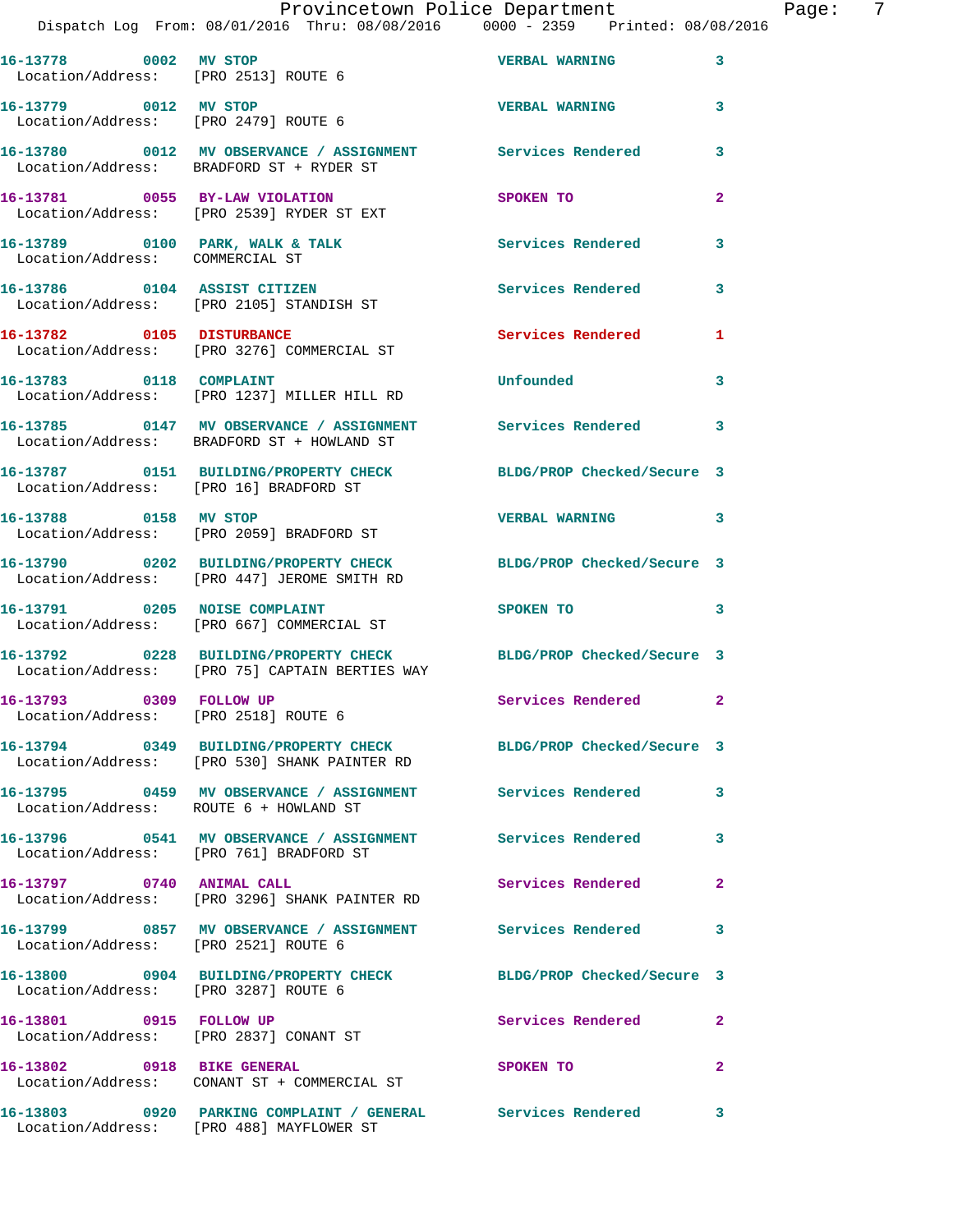Dispatch Log From: 08/01/2016 Thru: 08/08/2016 0000 - 2359 Printed: 08/08/2016

| 16-13804 0933 MV STOP                                                 | Location/Address: [PRO 2513] ROUTE 6                                                                             | <b>VERBAL WARNING</b>      | 3                       |
|-----------------------------------------------------------------------|------------------------------------------------------------------------------------------------------------------|----------------------------|-------------------------|
|                                                                       | 16-13805 0940 PARKING COMPLAINT / GENERAL WERBAL WARNING<br>Location/Address: [PRO 2728] COMMERCIAL ST           |                            | 3                       |
|                                                                       | 16-13806 0941 BUILDING/PROPERTY CHECK<br>Location/Address: [PRO 3317] CEMETERY RD                                | BLDG/PROP Checked/Secure 3 |                         |
|                                                                       | 16-13807 0942 BUILDING/PROPERTY CHECK<br>Location/Address: [PRO 3318] CEMETERY RD                                | BLDG/PROP Checked/Secure 3 |                         |
| Location/Address: COMMERCIAL ST                                       | 16-13808 0953 PARK, WALK & TALK                                                                                  | Services Rendered          | $\mathbf{2}$            |
|                                                                       | 16-13809 0954 LOST PASSPORT<br>Location/Address: [PRO 327] COMMERCIAL ST                                         | <b>Services Rendered</b>   | 3                       |
| 16-13810 0956 LOST WALLET                                             | Location/Address: [PRO 542] SHANK PAINTER RD                                                                     | Services Rendered          | 3                       |
|                                                                       | 16-13811 1003 SERVICE CALL<br>Location/Address: [PRO 260] COMMERCIAL ST                                          | <b>Services Rendered</b>   | 3                       |
| 16-13812 1013 MV COMPLAINT<br>Location/Address: COMMERCIAL ST         |                                                                                                                  | Services Rendered          | $\mathbf{2}$            |
|                                                                       | 16-13813 1013 BUILDING/PROPERTY CHECK<br>Location/Address: [PRO 2483] COMMERCIAL ST                              | <b>Services Rendered</b>   | 3                       |
|                                                                       | 16-13814 1102 MEDICAL EMERGENCY/HEAD<br>Location/Address: [PRO 3259] MACMILLAN WHARF                             | <b>PATIENT REFUSAL</b>     | 1                       |
| 16-13815 1104 ALARM - FIRE                                            | Location/Address: [PRO 569] WINSLOW ST                                                                           | <b>False Alarm</b>         | 1                       |
|                                                                       | 16-13816 1144 PARKING COMPLAINT / GENERAL Services Rendered<br>Location/Address: [PRO 3437] MONTELLO ST          |                            | 3                       |
|                                                                       | 16-13817 1151 MEDICAL EMERGENCY<br>Location/Address: [PRO 165] COMMERCIAL ST                                     | Transported to Hospital 1  |                         |
|                                                                       | 16-13818 1158 ASSIST_AGENCY / MUTUAL_AID Services_Rendered<br>Location/Address: [PRO 542] SHANK PAINTER RD       |                            | 3                       |
|                                                                       | 16-13831 1200 SERVICE CALL/DUMPSTER<br>Location/Address: [PRO 1178] PLEASANT ST                                  | Services Rendered          | 3                       |
| 16-13819 1209 MV COMPLAINT                                            | Location/Address: HOWLAND ST + COMMERCIAL ST                                                                     | <b>Services Rendered</b>   | $\overline{2}$          |
|                                                                       | 16-13820 1215 BUILDING/PROPERTY CHECK<br>Location/Address: [PRO 3430] COMMERCIAL ST                              | <b>Services Rendered</b>   | 3                       |
|                                                                       | 16-13821 1219 BUILDING/PROPERTY CHECK<br>Location/Address: [PRO 2977] COMMERCIAL ST                              | Services Rendered          | 3                       |
|                                                                       | 16-13822 1255 ANIMAL CALL<br>Location/Address: [PRO 1605] TREMONT ST                                             | Services Rendered          | $\mathbf{2}$            |
|                                                                       | 16-13823 1258 MEDICAL EMERGENCY/CHEST PAINS Transported to Hospital<br>Location/Address: [PRO 269] COMMERCIAL ST |                            | $\mathbf{1}$            |
| 16-13824 1300 ASSIST CITIZEN<br>Location/Address: [PRO 2237] PEARL ST |                                                                                                                  | Services Rendered          | 3                       |
| 16-13825 1310 BIKE GENERAL                                            | Location/Address: BRADFORD ST + JOHNSON ST                                                                       | Services Rendered          | $\mathbf{2}$            |
| 16-13827 1321 BIKE GENERAL                                            |                                                                                                                  | <b>Services Rendered</b>   | $\overline{\mathbf{2}}$ |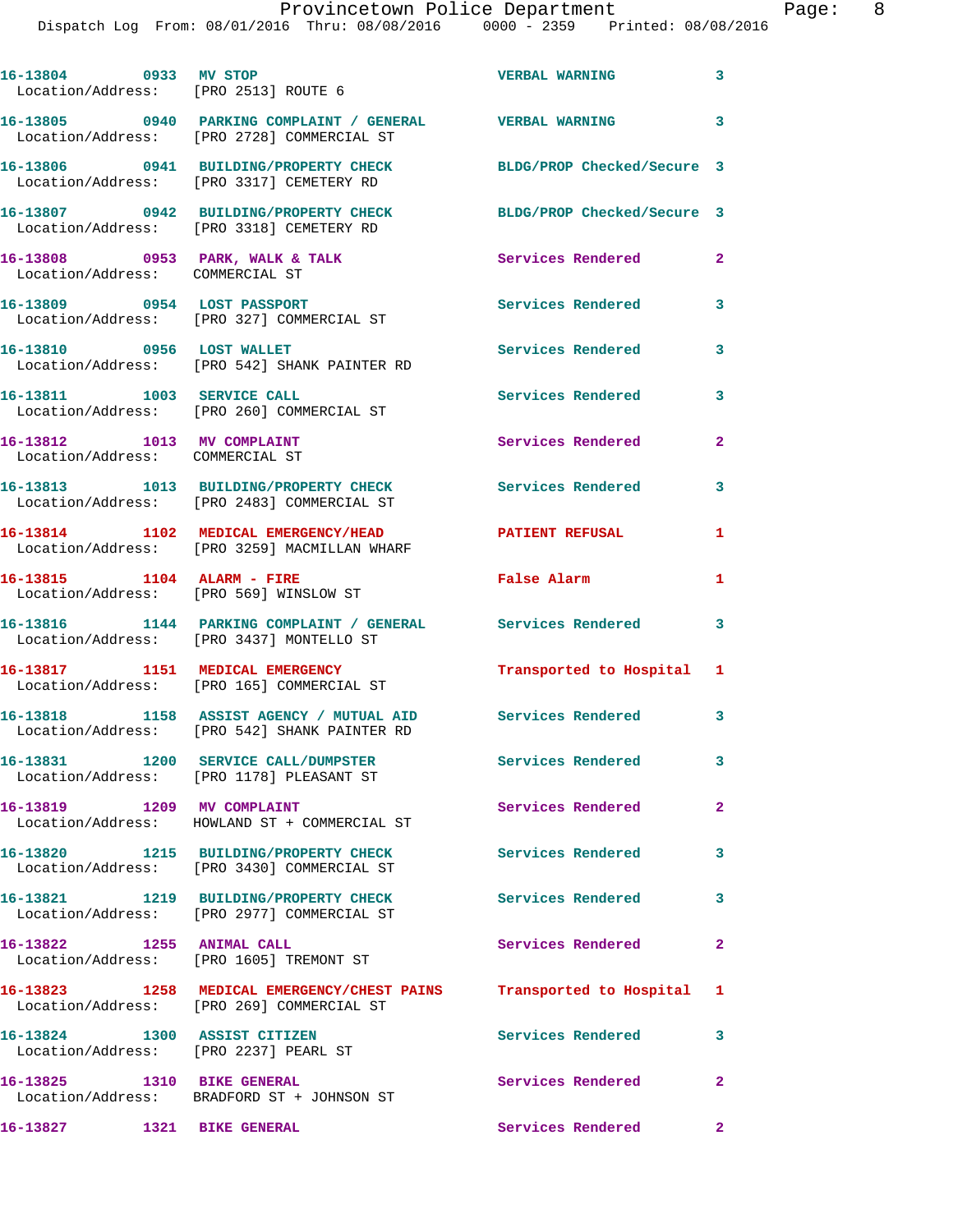|                                      | Provincetown Police Department<br>Dispatch Log From: 08/01/2016 Thru: 08/08/2016 0000 - 2359 Printed: 08/08/2016 |                            |                |
|--------------------------------------|------------------------------------------------------------------------------------------------------------------|----------------------------|----------------|
|                                      | Location/Address: HOWLAND ST + COMMERCIAL ST                                                                     |                            |                |
|                                      | 16-13828 1329 ASSIST AGENCY / MUTUAL AID Services Rendered 3<br>Location/Address: [PRO 1892] SHANK PAINTER RD    |                            |                |
|                                      | 16-13829 1333 BUILDING/PROPERTY CHECK BLDG/PROP Checked/Secure 3<br>Location/Address: [PRO 2483] COMMERCIAL ST   |                            |                |
| 16-13830 1403 ANIMAL CALL            | Location/Address: [PRO 2645] SHANK PAINTER RD                                                                    | Services Rendered          | $\mathbf{2}$   |
|                                      | 16-13833 1426 MEDICAL EMERGENCY/D.O.T.<br>Location/Address: [PRO 440] HARRY KEMP WAY                             | Transported to Hospital    | 1              |
| 16-13834 1454 KEEP THE PEACE         | Location/Address: [PRO 2265] COMMERCIAL ST                                                                       | <b>GONE ON ARRIVAL</b>     | $\mathbf{2}$   |
|                                      | 16-13835 1507 DRONE FLIGHT<br>Location/Address: [PRO 94] BRADFORD ST                                             | <b>Services Rendered</b>   | $\overline{2}$ |
|                                      | 16-13836 1513 PARK, WALK & TALK<br>Location/Address: [PRO 1952] COMMERCIAL ST                                    | <b>Services Rendered</b>   | $\mathbf{2}$   |
|                                      | 16-13838 1609 SERVE TRESPAS ORDER<br>Location/Address: [PRO 3873] CONWELL ST                                     | Could Not Locate           | $\mathbf{2}$   |
|                                      | 16-13840 1656 MV OBSERVANCE / ASSIGNMENT Services Rendered<br>Location/Address: [PRO 106] COMMERCIAL ST          |                            | 3              |
|                                      | 16-13841 1659 BUILDING/PROPERTY CHECK<br>Location/Address: [PRO 1778] SHANK PAINTER RD                           | BLDG/PROP Checked/Secure 3 |                |
|                                      | 16-13842 1703 SERVE HARASSMENT ORDER<br>Location/Address: [PRO 3449] CAPTAIN BERTIES WAY                         | <b>Services Rendered</b>   | $\mathbf{2}$   |
|                                      | 16-13844 1735 LOOSE DOG/RETURNED<br>Location/Address: [PRO 204] COMMERCIAL ST                                    | Services Rendered          | $\overline{2}$ |
|                                      | 16-13845 1747 ABANDONED 911 CALL<br>Location/Address: [PRO 515] RACE POINT RD                                    | Taken/Referred to Other    | 1              |
| 16-13846 1831 MV COMPLAINT           | Location/Address: [PRO 1989] COMMERCIAL ST                                                                       | Services Rendered 2        |                |
|                                      | 16-13847 1855 TRANSFORMER FIRE<br>Location/Address: [PRO 2152] HARRY KEMP WAY                                    | Extinguished               | 1              |
| Location/Address: [PRO 3287] ROUTE 6 | 16-13848 1914 BUILDING/PROPERTY CHECK                                                                            | BLDG/PROP Checked/Secure 3 |                |
|                                      | 16-13849 1928 SERVE HARASSMENT ORDER<br>Location/Address: [PRO 3449] CAPTAIN BERTIES WAY                         | Could Not Locate           | $\overline{2}$ |
|                                      | 16-13850 1952 BUILDING/PROPERTY CHECK<br>Location/Address: [PRO 2483] COMMERCIAL ST                              | BLDG/PROP Checked/Secure 3 |                |
|                                      | 16-13851 2005 BUILDING/PROPERTY CHECK<br>Location/Address: [PRO 2490] PROVINCELANDS RD                           | BLDG/PROP Checked/Secure 3 |                |
|                                      | 16-13853 2027 BUILDING/PROPERTY CHECK<br>Location/Address: [PRO 2898] JEROME SMITH RD                            | BLDG/PROP Checked/Secure 3 |                |
|                                      | 16-13854 2132 PARK, WALK & TALK<br>Location/Address: [PRO 105] COMMERCIAL ST                                     | Services Rendered          | $\mathbf{2}$   |
|                                      | 16-13855 2232 BUILDING/PROPERTY CHECK<br>Location/Address: [PRO 1638] COMMERCIAL ST                              | BLDG/PROP Checked/Secure 3 |                |

**For Date: 08/04/2016 - Thursday**

Page: 9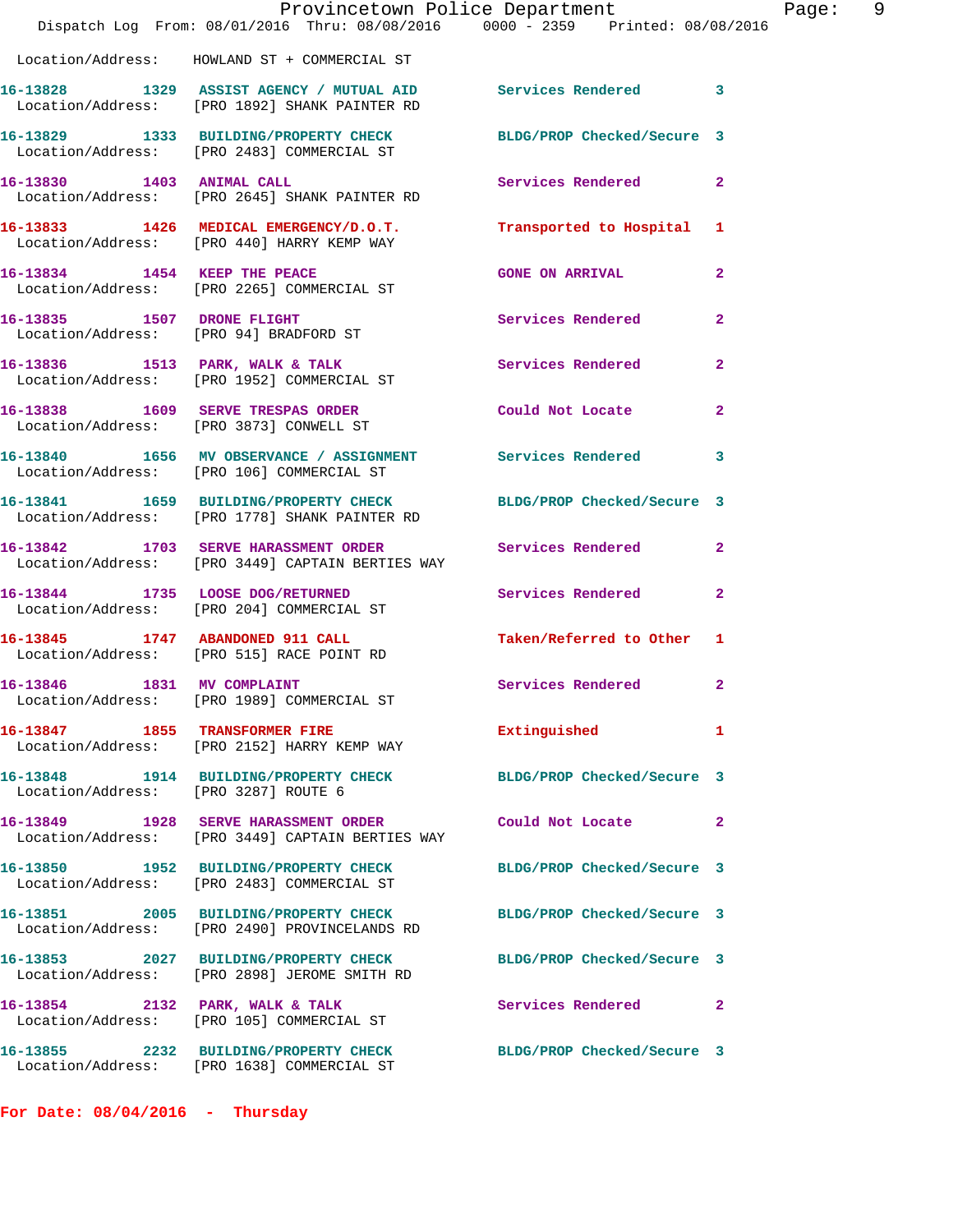|                                  | Dispatch Log From: 08/01/2016 Thru: 08/08/2016   0000 - 2359   Printed: 08/08/2016                             | Provincetown Police Department |              | Page: 10 |  |
|----------------------------------|----------------------------------------------------------------------------------------------------------------|--------------------------------|--------------|----------|--|
|                                  | 16-13857 0010 MEDICAL EMERGENCY Services Rendered 1<br>Location/Address: [PRO 542] SHANK PAINTER RD            |                                |              |          |  |
|                                  | 16-13858 0019 BAR CHECK<br>Location/Address: [PRO 80] CARVER ST                                                | Services Rendered 2            |              |          |  |
|                                  | 16-13859 0030 MEDICAL EMERGENCY<br>Location/Address: [PRO 1155] WINSLOW ST                                     | Services Rendered              | 1            |          |  |
|                                  | 16-13860 0038 MV STOP<br>Location/Address: [PRO 2518] ROUTE 6                                                  | <b>VERBAL WARNING</b>          | $\mathbf{3}$ |          |  |
|                                  | 16-13861 0048 MV OBSERVANCE / ASSIGNMENT Services Rendered 3<br>Location/Address: BRADFORD ST + HOWLAND ST     |                                |              |          |  |
|                                  | 16-13862 0048 MEDICAL/EVAL<br>Location/Address: [PRO 542] SHANK PAINTER RD                                     | Services Rendered              | $\mathbf{1}$ |          |  |
|                                  | 16-13863 0105 LOBBY TRAFFIC<br>Location/Address: [PRO 542] SHANK PAINTER RD                                    | Services Rendered 3            |              | 37       |  |
|                                  | 16-13864 0114 MV STOP<br>Location/Address: [PRO 759] BRADFORD ST                                               | <b>VERBAL WARNING</b>          | 3            |          |  |
|                                  | 16-13865 0123 BUILDING/PROPERTY CHECK Services Rendered 3<br>Location/Address: [PRO 3259] MACMILLAN WHARF      |                                |              |          |  |
|                                  | 16-13866 0123 PARK, WALK & TALK Services Rendered<br>Location/Address: [PRO 165] COMMERCIAL ST                 |                                | $\mathbf{2}$ |          |  |
|                                  | 16-13868 0128 BUILDING/PROPERTY CHECK BLDG/PROP Checked/Secure 3<br>Location/Address: [PRO 444] HIGH POLE HILL |                                |              |          |  |
|                                  | 16-13867 0132 MV STOP<br>Location/Address: [PRO 3231] BRADFORD ST                                              | <b>VERBAL WARNING</b>          | 3            |          |  |
|                                  | 16-13869 0200 ASSIST CITIZEN<br>Location/Address: [PRO 80] CARVER ST                                           | Services Rendered 3            |              |          |  |
|                                  | 16-13871 0207 MV OBSERVANCE / ASSIGNMENT No Action Required 3<br>Location/Address: BRADFORD ST + ALDEN ST      |                                |              |          |  |
|                                  | 16-13870 0209 BUILDING/PROPERTY CHECK<br>Location/Address: [PRO 530] SHANK PAINTER RD                          | BLDG/PROP Checked/Secure 3     |              |          |  |
|                                  | 16-13872 0221 BUILDING/PROPERTY CHECK BLDG/PROP Checked/Secure 3<br>Location/Address: [PRO 516] RACE POINT RD  |                                |              |          |  |
| Location/Address: [TRU] SHORE RD | 16-13873 0240 ASSIST AGENCY / MUTUAL AID Taken/Referred to Other 3                                             |                                |              |          |  |
|                                  | 16-13874 0256 EVAL/RESTRAINT<br>Location/Address: [PRO 542] SHANK PAINTER RD                                   | <b>PATIENT REFUSAL</b>         | 1            |          |  |
|                                  | 16-13875 0329 BUILDING/PROPERTY CHECK BLDG/PROP Checked/Secure 3<br>Location/Address: [PRO 3430] COMMERCIAL ST |                                |              |          |  |
|                                  | 16-13876 0357 BUILDING/PROPERTY CHECK<br>Location/Address: [PRO 447] JEROME SMITH RD                           | BLDG/PROP Checked/Secure 3     |              |          |  |
|                                  | 16-13877 0409 MEDICAL EMERGENCY<br>Location/Address: [PRO 1507] BRADFORD ST                                    | Services Rendered 1            |              |          |  |
|                                  | 16-13878 0517 BUILDING/PROPERTY CHECK<br>Location/Address: [PRO 1638] COMMERCIAL ST                            | BLDG/PROP Checked/Secure 3     |              |          |  |
| 16-13879 0533 EVAL/ANKLE         | Location/Address: [PRO 542] SHANK PAINTER RD                                                                   | Services Rendered              | 1            |          |  |
|                                  | 16-13880 0545 COMPLAINT/BURNING<br>Location/Address: [PRO 1148] WILLOW DR                                      | Services Rendered              | -3           |          |  |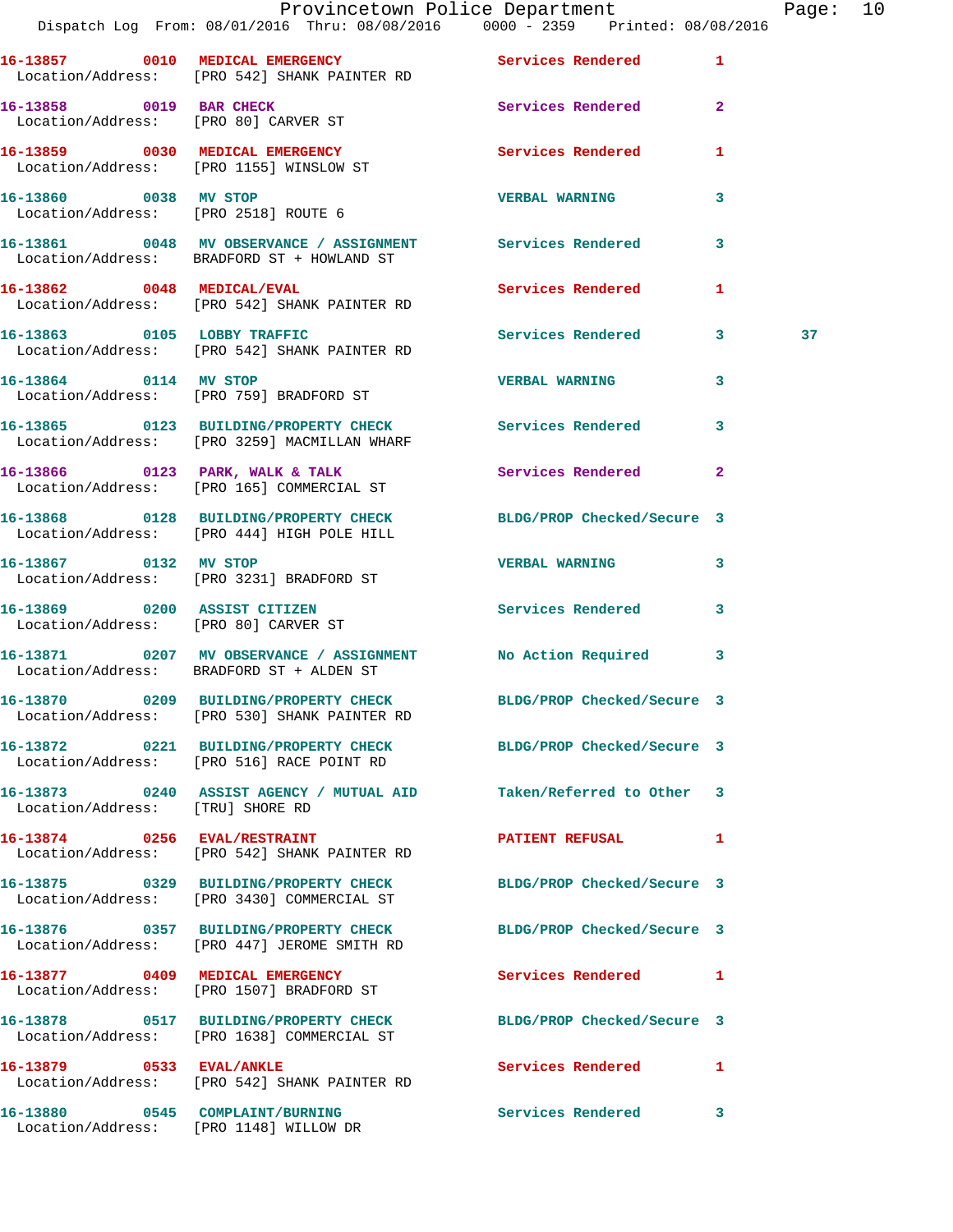## Provincetown Police Department Page: 11

Dispatch Log From: 08/01/2016 Thru: 08/08/2016 0000 - 2359 Printed: 08/08/2016

|                              | 16-13881 0552 RADIOS DOWN                                                                                     | Services Rendered          | 1              |   |
|------------------------------|---------------------------------------------------------------------------------------------------------------|----------------------------|----------------|---|
|                              | 16-13882 0630 COMPUTER POS #2                                                                                 | Services Rendered          | 3              |   |
|                              | 16-13885 0928 BUILDING/PROPERTY CHECK<br>Location/Address: [PRO 2494] BRADFORD ST                             | BLDG/PROP Checked/Secure 3 |                |   |
|                              | 16-13886 0931 SERVICE CALL/CEMENT TRUCK<br>Location/Address: [OT] CARNES AVE + PLEASANT ST                    | Taken/Referred to Other    | 3              |   |
|                              | 16-13887 0938 PARK, WALK & TALK<br>Location/Address: [PRO 105] COMMERCIAL ST                                  | Services Rendered          | $\mathbf{2}$   |   |
|                              | 16-13888 0940 MEDICAL EMERGENCY/D.O.T.<br>Location/Address: [PRO 3222] ALDEN ST                               | Transported to Hospital    | 1              |   |
|                              | 16-13889 0946 BUILDING/PROPERTY CHECK BLDG/PROP Checked/Secure 3<br>Location/Address: COMMERCIAL ST           |                            |                |   |
|                              | 16-13891 1011 PARKING COMPLAINT / GENERAL GONE ON ARRIVAL<br>Location/Address: [PRO 895] COTTAGE ST           |                            | 3              |   |
|                              | 16-13892 1056 ALARM - GENERAL<br>Location/Address: [PRO 45] COMMERCIAL ST                                     | False Alarm                | 1              |   |
|                              | 16-13893 1106 MEDICAL EMERGENCY<br>Location/Address: [PRO 440] HARRY KEMP WAY                                 | Transported to Hospital    | 1              |   |
| 16-13894 1123 HAZARDS        | Location/Address: [PRO 1277] ATKINS LN                                                                        | Services Rendered          | $\overline{a}$ |   |
|                              | 16-13895 1135 PARK, WALK & TALK<br>Location/Address: [PRO 99] COMMERCIAL ST                                   | Services Rendered          | $\mathbf{2}$   |   |
|                              | 16-13897 1156 911 GENERAL/ABANDONED<br>Location/Address: [PRO 3296] SHANK PAINTER RD                          | Services Rendered          | 1              |   |
|                              | 16-13899 1210 LOST WALLET<br>Location/Address: [PRO 3259] MACMILLAN WHARF                                     | <b>Services Rendered</b>   | 3              |   |
|                              | 16-13900 1238 PARK, WALK & TALK<br>Location/Address: [PRO 204] COMMERCIAL ST                                  | Services Rendered          | $\mathbf{2}$   |   |
| 16-13901 1250 MV STOP        | Location/Address: BRADFORD ST EXT + PROVINCELANDS RD                                                          | <b>VERBAL WARNING</b>      | 3              |   |
|                              | 16-13907 1645 PARK, WALK & TALK<br>Location/Address: [PRO 105] COMMERCIAL ST                                  | Services Rendered          | $\overline{a}$ |   |
|                              | 16-13908 1702 911 TEST CALLS<br>Location/Address: [PRO 542] SHANK PAINTER RD                                  | <b>Services Rendered</b>   | 1.             | 1 |
|                              | 16-13909 1826 RESCUE EVALUATION<br>Location/Address: [PRO 542] SHANK PAINTER RD<br>Refer To Arrest: 16-204-AR | Services Rendered          | 1              |   |
|                              | 16-13910 1911 LOST CELLPHONE<br>Location/Address: [PRO 542] SHANK PAINTER RD                                  | <b>Services Rendered</b>   | 3              |   |
|                              | 16-13911 1929 SUSPICIOUS ACTIVITY<br>Location/Address: [PRO 2500] COMMERCIAL ST                               | Services Rendered          | 2              |   |
|                              | 16-13912 1946 911 CALL/RESCUE<br>Location/Address: [PRO 3331] COMMERCIAL ST                                   | PATIENT REFUSAL            | 1              |   |
| Location/Address: GOSNOLD ST | 16-13914 2110 BIKE COMPLAINT                                                                                  | Services Rendered          | $\overline{a}$ |   |
|                              | 16-13915 2123 SERVE TRESPASS ORDER<br>Location/Address: [PRO 3873] CONWELL ST                                 | Could Not Locate           | $\mathbf{2}$   |   |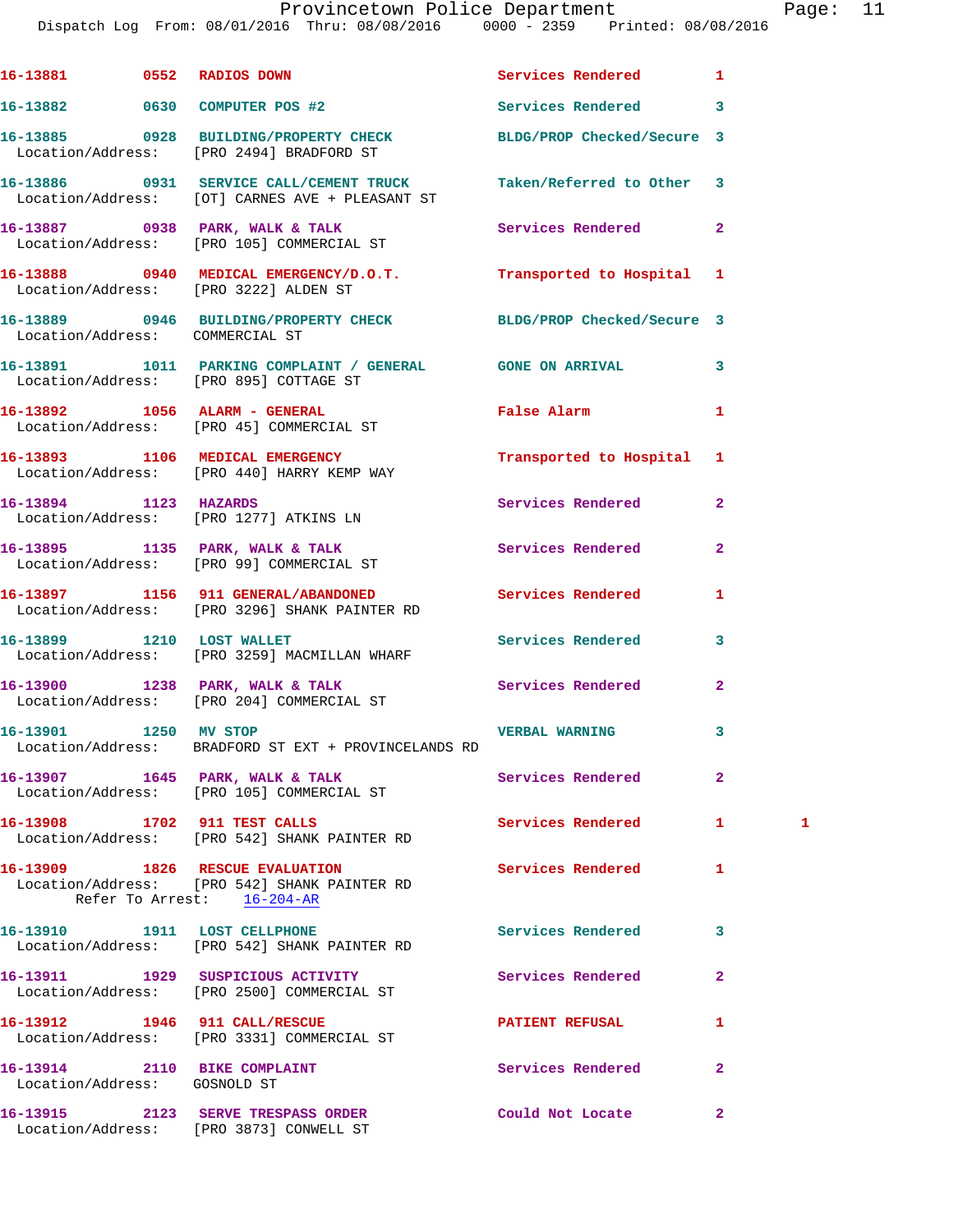Dispatch Log From: 08/01/2016 Thru: 08/08/2016 0000 - 2359 Printed: 08/08/2016

| Location/Address: [PRO 1310] CENTER ST                          |                                                                                                       |                                       | $\overline{\mathbf{3}}$ |    |
|-----------------------------------------------------------------|-------------------------------------------------------------------------------------------------------|---------------------------------------|-------------------------|----|
| 16-13917 2133 LOST WALLET                                       | Location/Address: [PRO 2490] PROVINCELANDS RD                                                         | <b>Example 2018</b> Services Rendered | $\overline{\mathbf{3}}$ |    |
|                                                                 | 16-13918 2134 VERBAL HEAD LIGHT<br>Location/Address: HARRY KEMP WAY + AUNT SUKEYS WAY                 | <b>VERBAL WARNING</b>                 | $\overline{\mathbf{3}}$ |    |
| 16-13919 2151 LOOSE DOG<br>Location/Address: [PRO 2521] ROUTE 6 |                                                                                                       | Could Not Locate                      | $\overline{2}$          |    |
|                                                                 | 16-13920 2159 FIRE ALARM MALFUNCTION Services Rendered<br>Location/Address: [PRO 3366] MILLER HILL RD |                                       | 1                       |    |
| 16-13921 2235 FIREWORKS                                         | Location/Address: [PRO 2559] COMMERCIAL ST                                                            | <b>GONE ON ARRIVAL</b>                | $\overline{2}$          |    |
| 16-13922 2257 LOBBY TRAFFIC                                     | Location/Address: [PRO 542] SHANK PAINTER RD                                                          | <b>Services Rendered</b>              | 3                       | 34 |
| Location/Address: ROUTE 6 + SNAIL RD                            | 16-13923 2343 MV OBSERVANCE / ASSIGNMENT Services Rendered                                            |                                       | 3                       |    |

**16-13924 2347 BUILDING/PROPERTY CHECK Services Rendered 3**  Location/Address: [PRO 3259] MACMILLAN WHARF

## **For Date: 08/05/2016 - Friday**

|                                                               | 16-13925 0013 BUILDING/PROPERTY CHECK<br>Location/Address: [PRO 564] BAYBERRY AVE                           | BLDG/PROP Checked/Secure 3 |                |
|---------------------------------------------------------------|-------------------------------------------------------------------------------------------------------------|----------------------------|----------------|
| 16-13927 0018 MV STOP<br>Location/Address: [PRO 2518] ROUTE 6 |                                                                                                             | <b>VERBAL WARNING</b>      | $\mathbf{3}$   |
|                                                               | 16-13929 0114 ESCORT/TRANSPORT<br>Location/Address: [PRO 542] SHANK PAINTER RD                              | <b>Services Rendered</b>   | $\mathbf{3}$   |
|                                                               | 16-13930 0124 PARK, WALK & TALK<br>Location: [PRO 3431] LOPES SQUARE                                        | Services Rendered          | $\overline{2}$ |
|                                                               | 16-13931 0230 EVAL/RESTRAINT CHAIR<br>Location/Address: [PRO 542] SHANK PAINTER RD                          | <b>PATIENT REFUSAL</b>     | $\mathbf{1}$   |
|                                                               | 16-13932 0252 MEDICAL EMERGENCY<br>Location/Address: [PRO 3746] BRADFORD ST EXT                             | <b>PATIENT REFUSAL</b>     | $\mathbf{1}$   |
|                                                               | 16-13933 0401 BUILDING/PROPERTY CHECK<br>Location/Address: [PRO 2977] COMMERCIAL ST                         | BLDG/PROP Checked/Secure 3 |                |
| 16-13934 0440 EVAL                                            | Location/Address: [PRO 542] SHANK PAINTER RD                                                                | <b>PATIENT REFUSAL</b>     | $\mathbf{1}$   |
|                                                               | 16-13935 0537 BUILDING/PROPERTY CHECK<br>Location/Address: [PRO 444] HIGH POLE HILL                         | BLDG/PROP Checked/Secure 3 |                |
| Location/Address: [PRO 2521] ROUTE 6                          | 16-13936 0552 MV OBSERVANCE / ASSIGNMENT Services Rendered 3                                                |                            |                |
|                                                               | 16-13937 0554 BUILDING/PROPERTY CHECK BLD/PROP CHECKED UNSECUR 3<br>Location/Address: [PRO 1646] WINSLOW ST |                            |                |
| 16-13938 0600 ASSIST CITIZEN                                  | Location/Address: COURT ST + BRADFORD ST                                                                    | Could Not Locate 3         |                |
|                                                               | 16-13939 0624 BUILDING/PROPERTY CHECK<br>Location/Address: [PRO 1646] WINSLOW ST                            | BLDG/PROP Checked/Secure 3 |                |
| 16-13940 0808 COURT TRANSPORT                                 |                                                                                                             | Taken/Referred to Other 3  |                |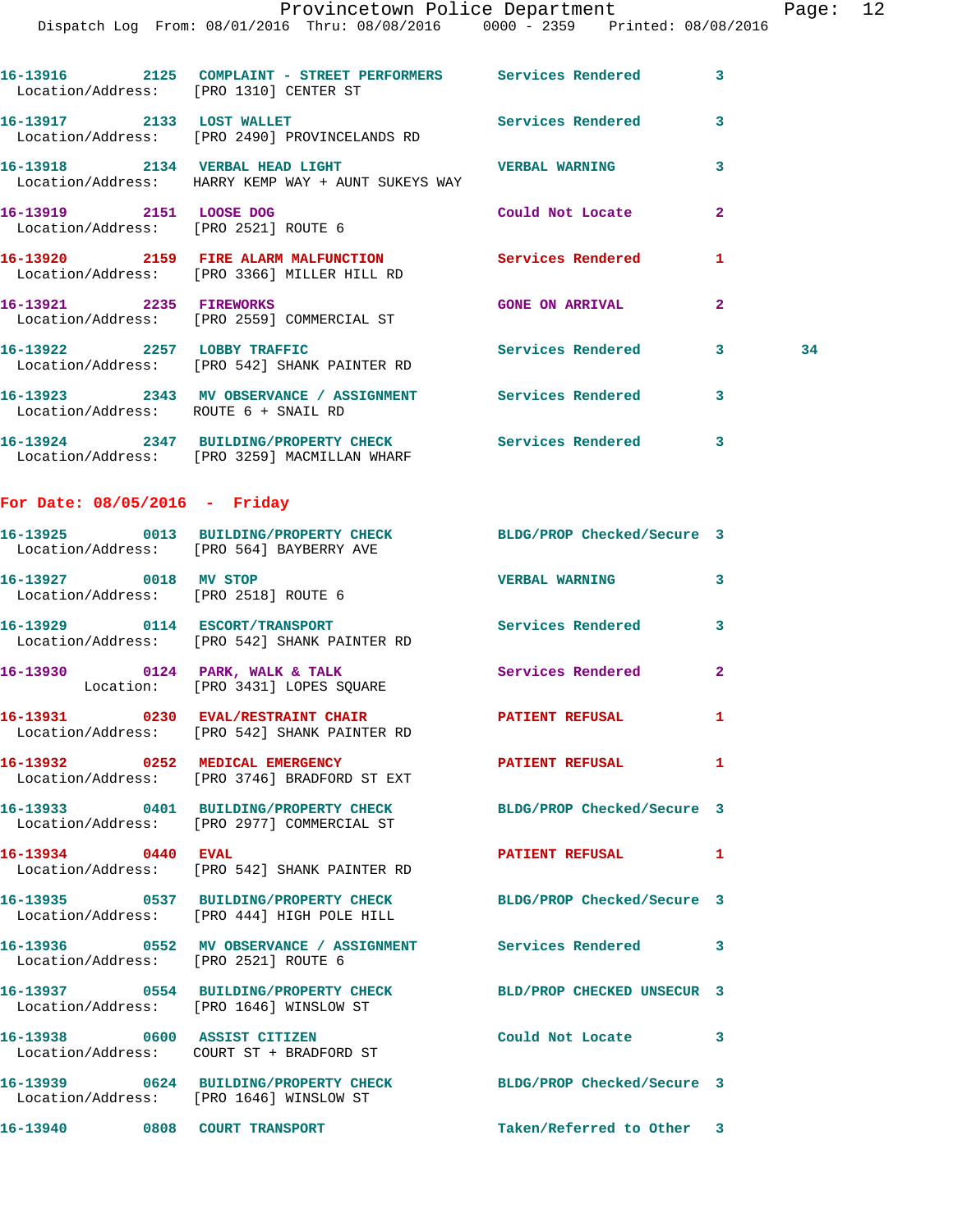|                                                                                                                                                                                                                                                                                                                                                                                                                                                                                                                                                                                                                                                                                                                                                                                                                                                                                                                                                                                                                                                                                                                                                                                                                                                                                                                                                                                                                                                                                                                                                                                                    | 1                                                                                                                                                                                                                                                                                                                                                                                                                                                                                                                                                                                                                                                                                                                                                                                                                                                                                     |
|----------------------------------------------------------------------------------------------------------------------------------------------------------------------------------------------------------------------------------------------------------------------------------------------------------------------------------------------------------------------------------------------------------------------------------------------------------------------------------------------------------------------------------------------------------------------------------------------------------------------------------------------------------------------------------------------------------------------------------------------------------------------------------------------------------------------------------------------------------------------------------------------------------------------------------------------------------------------------------------------------------------------------------------------------------------------------------------------------------------------------------------------------------------------------------------------------------------------------------------------------------------------------------------------------------------------------------------------------------------------------------------------------------------------------------------------------------------------------------------------------------------------------------------------------------------------------------------------------|---------------------------------------------------------------------------------------------------------------------------------------------------------------------------------------------------------------------------------------------------------------------------------------------------------------------------------------------------------------------------------------------------------------------------------------------------------------------------------------------------------------------------------------------------------------------------------------------------------------------------------------------------------------------------------------------------------------------------------------------------------------------------------------------------------------------------------------------------------------------------------------|
|                                                                                                                                                                                                                                                                                                                                                                                                                                                                                                                                                                                                                                                                                                                                                                                                                                                                                                                                                                                                                                                                                                                                                                                                                                                                                                                                                                                                                                                                                                                                                                                                    | 1                                                                                                                                                                                                                                                                                                                                                                                                                                                                                                                                                                                                                                                                                                                                                                                                                                                                                     |
|                                                                                                                                                                                                                                                                                                                                                                                                                                                                                                                                                                                                                                                                                                                                                                                                                                                                                                                                                                                                                                                                                                                                                                                                                                                                                                                                                                                                                                                                                                                                                                                                    | $\mathbf{2}$                                                                                                                                                                                                                                                                                                                                                                                                                                                                                                                                                                                                                                                                                                                                                                                                                                                                          |
|                                                                                                                                                                                                                                                                                                                                                                                                                                                                                                                                                                                                                                                                                                                                                                                                                                                                                                                                                                                                                                                                                                                                                                                                                                                                                                                                                                                                                                                                                                                                                                                                    | 3                                                                                                                                                                                                                                                                                                                                                                                                                                                                                                                                                                                                                                                                                                                                                                                                                                                                                     |
|                                                                                                                                                                                                                                                                                                                                                                                                                                                                                                                                                                                                                                                                                                                                                                                                                                                                                                                                                                                                                                                                                                                                                                                                                                                                                                                                                                                                                                                                                                                                                                                                    | 2                                                                                                                                                                                                                                                                                                                                                                                                                                                                                                                                                                                                                                                                                                                                                                                                                                                                                     |
|                                                                                                                                                                                                                                                                                                                                                                                                                                                                                                                                                                                                                                                                                                                                                                                                                                                                                                                                                                                                                                                                                                                                                                                                                                                                                                                                                                                                                                                                                                                                                                                                    | 3                                                                                                                                                                                                                                                                                                                                                                                                                                                                                                                                                                                                                                                                                                                                                                                                                                                                                     |
|                                                                                                                                                                                                                                                                                                                                                                                                                                                                                                                                                                                                                                                                                                                                                                                                                                                                                                                                                                                                                                                                                                                                                                                                                                                                                                                                                                                                                                                                                                                                                                                                    | $\mathbf{2}$                                                                                                                                                                                                                                                                                                                                                                                                                                                                                                                                                                                                                                                                                                                                                                                                                                                                          |
|                                                                                                                                                                                                                                                                                                                                                                                                                                                                                                                                                                                                                                                                                                                                                                                                                                                                                                                                                                                                                                                                                                                                                                                                                                                                                                                                                                                                                                                                                                                                                                                                    | 3                                                                                                                                                                                                                                                                                                                                                                                                                                                                                                                                                                                                                                                                                                                                                                                                                                                                                     |
|                                                                                                                                                                                                                                                                                                                                                                                                                                                                                                                                                                                                                                                                                                                                                                                                                                                                                                                                                                                                                                                                                                                                                                                                                                                                                                                                                                                                                                                                                                                                                                                                    | 3                                                                                                                                                                                                                                                                                                                                                                                                                                                                                                                                                                                                                                                                                                                                                                                                                                                                                     |
|                                                                                                                                                                                                                                                                                                                                                                                                                                                                                                                                                                                                                                                                                                                                                                                                                                                                                                                                                                                                                                                                                                                                                                                                                                                                                                                                                                                                                                                                                                                                                                                                    | 3                                                                                                                                                                                                                                                                                                                                                                                                                                                                                                                                                                                                                                                                                                                                                                                                                                                                                     |
| SPOKEN TO                                                                                                                                                                                                                                                                                                                                                                                                                                                                                                                                                                                                                                                                                                                                                                                                                                                                                                                                                                                                                                                                                                                                                                                                                                                                                                                                                                                                                                                                                                                                                                                          | 3                                                                                                                                                                                                                                                                                                                                                                                                                                                                                                                                                                                                                                                                                                                                                                                                                                                                                     |
|                                                                                                                                                                                                                                                                                                                                                                                                                                                                                                                                                                                                                                                                                                                                                                                                                                                                                                                                                                                                                                                                                                                                                                                                                                                                                                                                                                                                                                                                                                                                                                                                    | $\overline{a}$                                                                                                                                                                                                                                                                                                                                                                                                                                                                                                                                                                                                                                                                                                                                                                                                                                                                        |
|                                                                                                                                                                                                                                                                                                                                                                                                                                                                                                                                                                                                                                                                                                                                                                                                                                                                                                                                                                                                                                                                                                                                                                                                                                                                                                                                                                                                                                                                                                                                                                                                    | 1                                                                                                                                                                                                                                                                                                                                                                                                                                                                                                                                                                                                                                                                                                                                                                                                                                                                                     |
| Investigated                                                                                                                                                                                                                                                                                                                                                                                                                                                                                                                                                                                                                                                                                                                                                                                                                                                                                                                                                                                                                                                                                                                                                                                                                                                                                                                                                                                                                                                                                                                                                                                       | 1                                                                                                                                                                                                                                                                                                                                                                                                                                                                                                                                                                                                                                                                                                                                                                                                                                                                                     |
|                                                                                                                                                                                                                                                                                                                                                                                                                                                                                                                                                                                                                                                                                                                                                                                                                                                                                                                                                                                                                                                                                                                                                                                                                                                                                                                                                                                                                                                                                                                                                                                                    | 3                                                                                                                                                                                                                                                                                                                                                                                                                                                                                                                                                                                                                                                                                                                                                                                                                                                                                     |
|                                                                                                                                                                                                                                                                                                                                                                                                                                                                                                                                                                                                                                                                                                                                                                                                                                                                                                                                                                                                                                                                                                                                                                                                                                                                                                                                                                                                                                                                                                                                                                                                    | 3                                                                                                                                                                                                                                                                                                                                                                                                                                                                                                                                                                                                                                                                                                                                                                                                                                                                                     |
|                                                                                                                                                                                                                                                                                                                                                                                                                                                                                                                                                                                                                                                                                                                                                                                                                                                                                                                                                                                                                                                                                                                                                                                                                                                                                                                                                                                                                                                                                                                                                                                                    | 2                                                                                                                                                                                                                                                                                                                                                                                                                                                                                                                                                                                                                                                                                                                                                                                                                                                                                     |
|                                                                                                                                                                                                                                                                                                                                                                                                                                                                                                                                                                                                                                                                                                                                                                                                                                                                                                                                                                                                                                                                                                                                                                                                                                                                                                                                                                                                                                                                                                                                                                                                    | 3                                                                                                                                                                                                                                                                                                                                                                                                                                                                                                                                                                                                                                                                                                                                                                                                                                                                                     |
|                                                                                                                                                                                                                                                                                                                                                                                                                                                                                                                                                                                                                                                                                                                                                                                                                                                                                                                                                                                                                                                                                                                                                                                                                                                                                                                                                                                                                                                                                                                                                                                                    | 3                                                                                                                                                                                                                                                                                                                                                                                                                                                                                                                                                                                                                                                                                                                                                                                                                                                                                     |
|                                                                                                                                                                                                                                                                                                                                                                                                                                                                                                                                                                                                                                                                                                                                                                                                                                                                                                                                                                                                                                                                                                                                                                                                                                                                                                                                                                                                                                                                                                                                                                                                    | 1                                                                                                                                                                                                                                                                                                                                                                                                                                                                                                                                                                                                                                                                                                                                                                                                                                                                                     |
|                                                                                                                                                                                                                                                                                                                                                                                                                                                                                                                                                                                                                                                                                                                                                                                                                                                                                                                                                                                                                                                                                                                                                                                                                                                                                                                                                                                                                                                                                                                                                                                                    | 3                                                                                                                                                                                                                                                                                                                                                                                                                                                                                                                                                                                                                                                                                                                                                                                                                                                                                     |
| Investigated                                                                                                                                                                                                                                                                                                                                                                                                                                                                                                                                                                                                                                                                                                                                                                                                                                                                                                                                                                                                                                                                                                                                                                                                                                                                                                                                                                                                                                                                                                                                                                                       | 1                                                                                                                                                                                                                                                                                                                                                                                                                                                                                                                                                                                                                                                                                                                                                                                                                                                                                     |
| Location/Address: [PRO 542] SHANK PAINTER RD<br>Refer To Arrest: 16-204-AR<br>Location/Address: [PRO 175] COMMERCIAL ST<br>16-13942 0820 MEDICAL EMERGENCY<br>Location/Address: [PRO 3430] COMMERCIAL ST<br>16-13946 0820 FIREARMS / WEAPONS<br>Location/Address: [PRO 542] SHANK PAINTER RD<br>16-13943 0834 ASSIST CITIZEN<br>Location/Address: [PRO 1574] HARRY KEMP WAY<br>16-13944 0835 BIKE ACCIDENT<br>Location/Address: PROVINCELANDS RD<br>Location/Address: [PRO 2577] BRADFORD ST<br>16-13948 0901 SICK RACOON<br>Location/Address: SEASHORE PARK DR + RACE POINT RD<br>16-13949 0925 ASSIST CITIZEN<br>Location/Address: [PRO 105] COMMERCIAL ST<br>Location/Address: [PRO 2977] COMMERCIAL ST<br>Location/Address: [PRO 2984] COMMERCIAL ST<br>16-13953 1039 GENERAL INFO<br>16-13954 1103 BIKE GENERAL<br>Location/Address: [PRO 1952] COMMERCIAL ST<br>16-13955 1110 MEDICAL EMERGENCY<br>Location/Address: [PRO 3283] COMMERCIAL ST<br>16-13960 1110 MV ACCIDENT<br>Location/Address: COMMERCIAL ST + CARVER ST<br>Refer To Accident: 16-41-AC<br>Location/Address: [PRO 1852] COMMERCIAL ST<br>16-13957 1150 MV OBSERVANCE / ASSIGNMENT<br>Location/Address: HIGH POLE HL + BRADFORD ST<br>Location/Address: [PRO 542] SHANK PAINTER RD<br>16-13959 1226 FOUND GLASSES<br>Location/Address: [PRO 526] RYDER ST EXT<br>Location/Address: MACMILLAN WHARF<br>16-13962 1307 MV ACCIDENT<br>Location/Address: BRADFORD ST<br>Location/Address: [PRO 2977] COMMERCIAL ST<br>16-13964 1340 MV ACCIDENT<br>Location/Address: BROWNE ST + SHANK PAINTER RD<br>Refer To Accident: 16-40-AC | Provincetown Police Department<br>Dispatch Log From: 08/01/2016 Thru: 08/08/2016 0000 - 2359 Printed: 08/08/2016<br>16-13941 0818 ASSAULT/MEDICAL Services Rendered<br><b>PATIENT REFUSAL</b><br>Services Rendered<br><b>Services Rendered</b><br><b>PATIENT REFUSAL</b><br>16-13945 0848 PARKING COMPLAINT / GENERAL Services Rendered<br>No Action Required<br>Services Rendered<br>16-13950 1001 BUILDING/PROPERTY CHECK Services Rendered<br>16-13951 1010 PARKING COMPLAINT / GENERAL Services Rendered<br>Services Rendered<br><b>PATIENT REFUSAL</b><br>16-13956 1114 FOUND INSULIN & DIABECTIC KIT Services Rendered<br>No Action Required<br>16-13958 1157 LARCENY / FORGERY / FRAUD Services Rendered<br><b>Services Rendered</b><br>16-13961 1258 COMPLAINT - STREET PERFORMERS SPOKEN TO<br>Services Rendered<br>16-13963 1332 ASSIST AGENCY / MUTUAL AID GONE ON ARRIVAL |

Page:  $13$ <br>016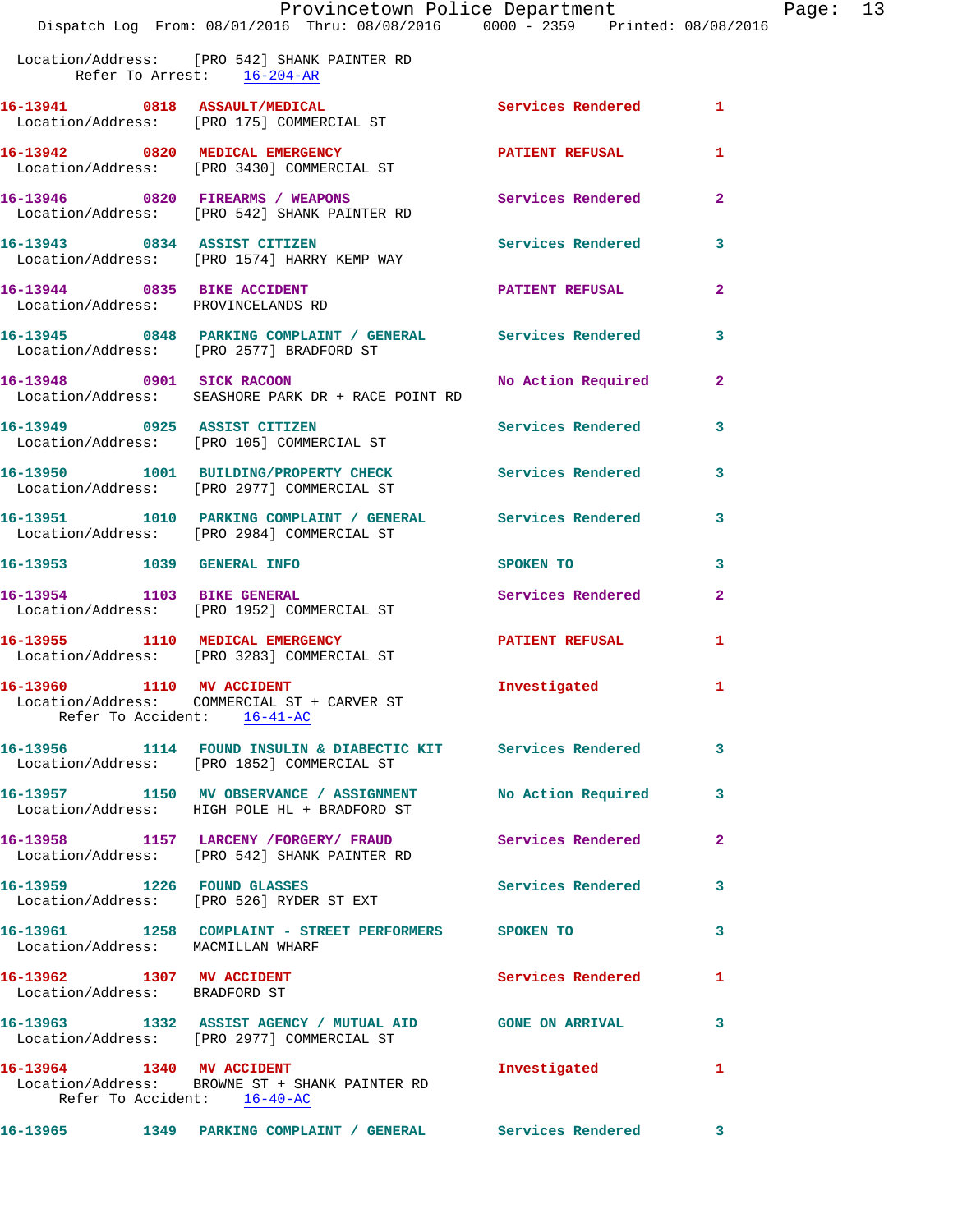|                                                                 | Provincetown Police Department<br>Dispatch Log From: 08/01/2016 Thru: 08/08/2016 0000 - 2359 Printed: 08/08/2016   |                            |                |
|-----------------------------------------------------------------|--------------------------------------------------------------------------------------------------------------------|----------------------------|----------------|
|                                                                 | Location/Address: [PRO 526] RYDER ST EXT                                                                           |                            |                |
| 16-13966 1400 MV ACCIDENT                                       | Location/Address: SHANK PAINTER RD + BRADFORD ST                                                                   | Services Rendered 1        |                |
|                                                                 | 16-13967 1403 ALARM - GENERAL<br>Location/Address: [PRO 1838] ATWOOD AVE                                           | False Alarm                | 1              |
|                                                                 | 16-13968 1520 BUILDING/PROPERTY CHECK BLDG/PROP Checked/Secure 3<br>Location/Address: [PRO 2500] COMMERCIAL ST     |                            |                |
|                                                                 | 16-13969 1529 BUILDING/PROPERTY CHECK<br>Location/Address: [PRO 2977] COMMERCIAL ST                                | Services Rendered          | 3              |
|                                                                 | 16-13970 1537 PARK, WALK & TALK<br>Location/Address: [PRO 105] COMMERCIAL ST                                       | Services Rendered          | $\mathbf{2}$   |
|                                                                 | 16-13971 1542 MV OBSERVANCE / ASSIGNMENT Services Rendered<br>Location/Address: HARRY KEMP WAY + AUNT SUKEYS WAY   |                            | 3              |
| 16-13972 1548 MV STOP                                           | Location/Address: [PRO 413] CONWELL ST                                                                             | <b>VERBAL WARNING</b>      | 3              |
| 16-13973 1621 MV STOP<br>Location/Address: [PRO 413] CONWELL ST |                                                                                                                    | <b>VERBAL WARNING</b>      | 3              |
|                                                                 | 16-13974 1640 MV OBSERVANCE / ASSIGNMENT Services Rendered<br>Location/Address: [PRO 2513] ROUTE 6                 |                            | 3              |
| 16-13975 1646 MV STOP                                           | Location/Address: [PRO 2521] ROUTE 6                                                                               | <b>VERBAL WARNING</b>      | 3              |
| 16-13976 1648 MV COMPLAINT                                      | Location/Address: [PRO 2500] COMMERCIAL ST                                                                         | SPOKEN TO                  | $\overline{a}$ |
|                                                                 | 16-13977 1709 BUILDING/PROPERTY CHECK<br>Location/Address: [PRO 519] RACE POINT RD                                 | BLDG/PROP Checked/Secure 3 |                |
| 16-13978 1716 AIRCRAFT                                          | Location/Address: [PRO 516] RACE POINT RD                                                                          | Services Rendered          | $\mathbf{2}$   |
|                                                                 | 16-13979 1736 MV OBSERVANCE / ASSIGNMENT Services Rendered 3<br>Location/Address: RACE POINT RD + SEASHORE PARK DR |                            |                |
| Location/Address: [PRO 3440] ROUTE 6                            | 16-13980 1748 MV OBSERVANCE / ASSIGNMENT Services Rendered                                                         |                            | $\mathbf{3}$   |
| 16-13981 1803 MV STOP<br>Location/Address: [PRO 2513] ROUTE 6   |                                                                                                                    | <b>VERBAL WARNING</b>      | 3              |
|                                                                 | 16-13983 1813 BUILDING/PROPERTY CHECK Services Rendered<br>Location/Address: [PRO 3259] MACMILLAN WHARF            |                            | 3              |
|                                                                 | 16-13982 1814 MV STOP<br>Location/Address: [PRO 2551] PROVINCELANDS RD                                             | Citation/Warning Issued 3  |                |
|                                                                 | 16-13984 1818 MEDICAL EMERGENCY/LACERATION PATIENT REFUSAL<br>Location/Address: [PRO 2484] BRADFORD ST             |                            | 1              |
|                                                                 | 16-13985 1822 MEDICAL EMERGENCY/MEDICATE<br>Location/Address: [PRO 1574] HARRY KEMP WAY                            | Transported to Hospital 1  |                |
| 16-13986 1832 MV DISABLED                                       | Location/Address: [PRO 43] BRADFORD ST                                                                             | Services Rendered          | 2              |
|                                                                 | 16-13989 1850 PARK, WALK & TALK<br>Location/Address: [PRO 3430] COMMERCIAL ST                                      | Services Rendered          | $\mathbf{2}$   |
|                                                                 | 16-13988 1855 ASSIST AGENCY / MUTUAL AID<br>Location/Address: [PRO 2490] PROVINCELANDS RD                          | Taken/Referred to Other 3  |                |

Page: 14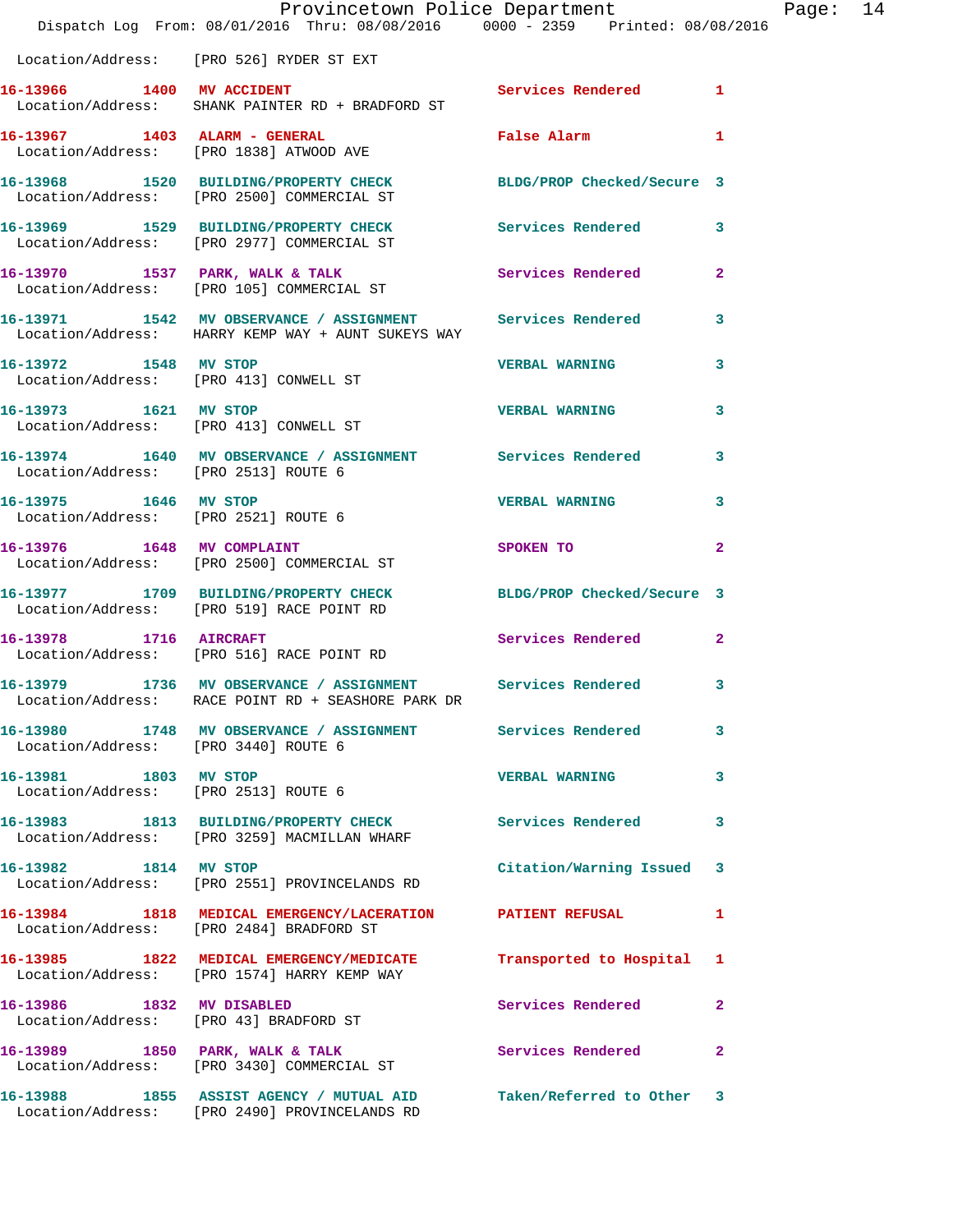|                                                         | Provincetown Police Department<br>Dispatch Log From: 08/01/2016 Thru: 08/08/2016 0000 - 2359 Printed: 08/08/2016 |                            |                |
|---------------------------------------------------------|------------------------------------------------------------------------------------------------------------------|----------------------------|----------------|
|                                                         | 16-13990 1923 MV COMPLAINT<br>Location/Address: [PRO 85] COMMERCIAL ST                                           | Services Rendered          | $\overline{2}$ |
|                                                         | 16-13991 1929 COMPLAINT - STREET PERFORMERS SPOKEN TO<br>Location/Address: [PRO 208] COMMERCIAL ST               |                            | 3              |
|                                                         | 16-13992 1956 FOLLOW UP<br>Location/Address: [PRO 312] COMMERCIAL ST                                             | Services Rendered          | $\overline{a}$ |
|                                                         | 16-13993 2002 MV OBSERVANCE / ASSIGNMENT Services Rendered<br>Location/Address: HARRY KEMP WAY + AUNT SUKEYS WAY |                            | 3              |
| Location/Address: [PRO 926] FRANKLIN ST                 | 16-13994 2034 MISSING PERSON                                                                                     | Services Rendered          | 1              |
| 16-13995 2055 TRESPASS                                  | Location/Address: [PRO 3873] CONWELL ST                                                                          | Services Rendered          | $\mathbf{2}$   |
| 16-13998 2103 BAR CHECK                                 | Location/Address: [PRO 385] COMMERCIAL ST                                                                        | <b>Services Rendered</b>   | $\overline{2}$ |
| 16-13999 2105 COMPLAINT                                 | Location/Address: [PRO 3801] COMMERCIAL ST                                                                       | BLDG/PROP Checked/Secure 3 |                |
| 16-14001 2124 BAR CHECK                                 | Location/Address: [PRO 3432] COMMERCIAL ST                                                                       | Services Rendered          | $\overline{2}$ |
|                                                         | 16-14005 2130 BAR CHECK<br>Location/Address: [PRO 3443] COMMERCIAL ST                                            | Services Rendered          | $\mathbf{2}$   |
| 16-14002 2136 BAR CHECK                                 | Location/Address: [PRO 399] COMMERCIAL ST                                                                        | <b>Services Rendered</b>   | $\overline{a}$ |
|                                                         | 16-14003 2149 BAR CHECK<br>Location/Address: [PRO 3633] COMMERCIAL ST                                            | Services Rendered          | $\overline{2}$ |
| 16-14004 2202 DISTURBANCE<br>Refer To Arrest: 16-207-AR | Location/Address: [PRO 3712] RYDER ST EXT                                                                        | Arrest(s) Made             | 1              |
|                                                         | 16-14006 2208 BUILDING/PROPERTY CHECK<br>Location/Address: [PRO 379] COMMERCIAL ST                               | BLDG/PROP Checked/Secure 3 |                |
|                                                         | 16-14007 2210 MV OBSERVANCE / ASSIGNMENT Services Rendered<br>Location/Address: COMMERCIAL ST + BRADFORD ST      |                            | 3              |
|                                                         | 16-14008 2210 COMPLAINT - STREET PERFORMERS SPOKEN TO<br>Location/Address: [PRO 182] COMMERCIAL ST               |                            | 3              |
|                                                         | 16-14009 2216 MEDICAL EMERGENCY/EVAL<br>Location/Address: [PRO 3712] RYDER ST EXT                                | Services Rendered          | 1              |
| 16-14010 2322 EVAL                                      | Location/Address: [PRO 1892] SHANK PAINTER RD                                                                    | Services Rendered          | 1              |
|                                                         | Location/Address: [PRO 3259] MACMILLAN WHARF                                                                     |                            | 3              |
|                                                         | 16-14012 2355 ALARM - FIRE<br>Location/Address: [PRO 109] COMMERCIAL ST                                          | Services Rendered          | 1              |
| For Date: $08/06/2016$ - Saturday                       |                                                                                                                  |                            |                |
|                                                         | 16-14013 0004 BUILDING/PROPERTY CHECK Services Rendered<br>Location/Address: [PRO 2490] PROVINCELANDS RD         |                            | 3              |
|                                                         | 16-14014 0004 BUILDING/PROPERTY CHECK BLDG/PROP Checked/Secure 3<br>Location/Address: [PRO 530] SHANK PAINTER RD |                            |                |

**16-14015 0016 BUILDING/PROPERTY CHECK Services Rendered 3** 

Page:  $15$ <br>16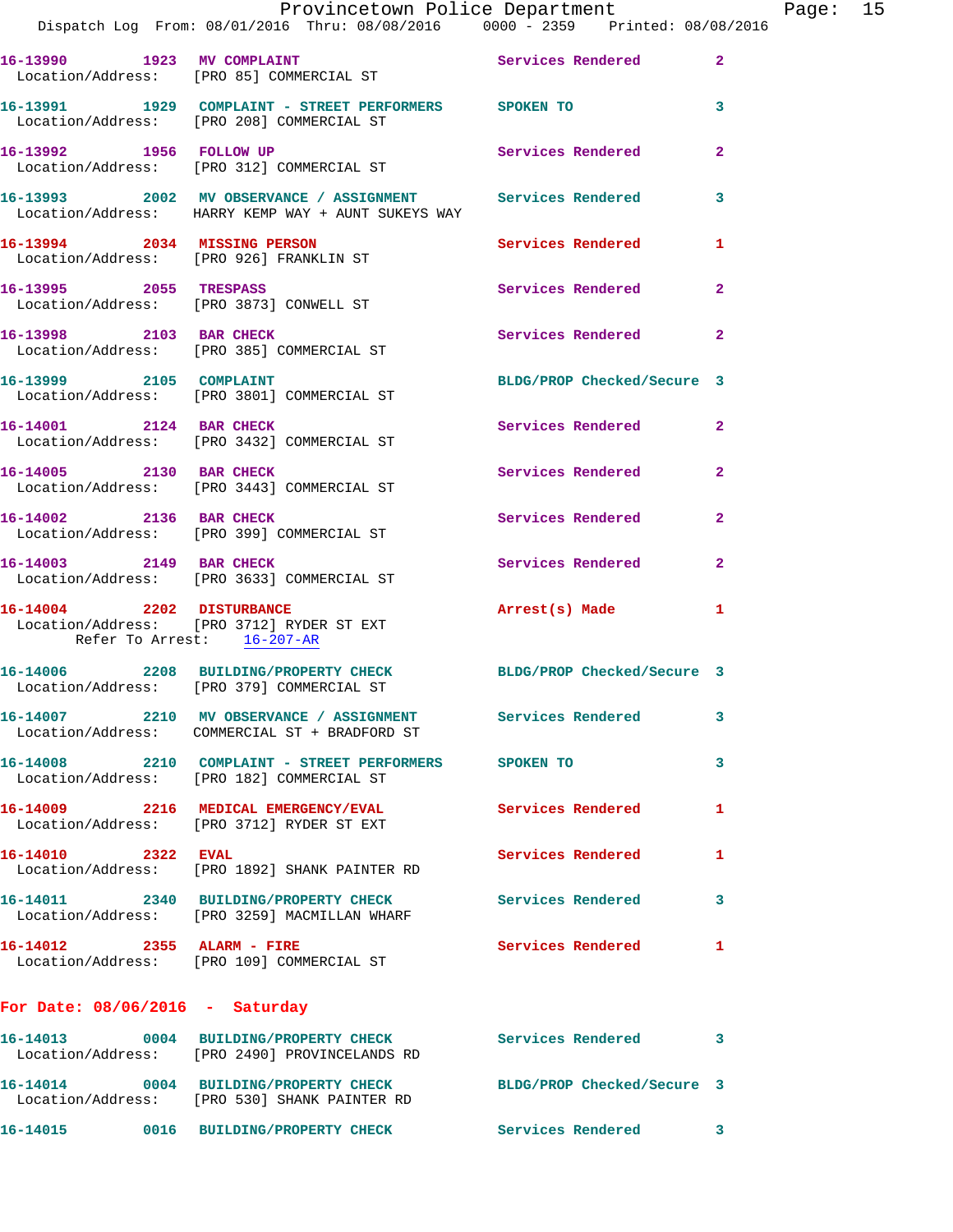|                                      | Provincetown Police Department<br>Dispatch Log From: 08/01/2016 Thru: 08/08/2016 0000 - 2359 Printed: 08/08/2016 |                            |                | Page: 16 |  |
|--------------------------------------|------------------------------------------------------------------------------------------------------------------|----------------------------|----------------|----------|--|
|                                      | Location/Address: [PRO 2499] RACE POINT RD                                                                       |                            |                |          |  |
| Location/Address: ROUTE 6            | 16-14016 0019 MV OBSERVANCE / ASSIGNMENT Services Rendered 3                                                     |                            |                |          |  |
|                                      | 16-14017 0023 BUILDING/PROPERTY CHECK BLDG/PROP Checked/Secure 3<br>Location/Address: [PRO 516] RACE POINT RD    |                            |                |          |  |
| 16-14018 0029 BAR CHECK              | Location/Address: [PRO 3236] COMMERCIAL ST                                                                       | Services Rendered 2        |                |          |  |
|                                      | 16-14020 0033 BUILDING/PROPERTY CHECK BLDG/PROP Checked/Secure 3<br>Location/Address: [PRO 488] MAYFLOWER ST     |                            |                |          |  |
|                                      | 16-14019 0037 BUILDING/PROPERTY CHECK BLDG/PROP Checked/Secure 3<br>Location/Address: [PRO 2500] COMMERCIAL ST   |                            |                |          |  |
|                                      | 16-14021 0040 BAR CHECK<br>Location/Address: [PRO 208] COMMERCIAL ST                                             | Services Rendered 2        |                |          |  |
|                                      | 16-14022 0044 MV OBSERVANCE / ASSIGNMENT No Action Required 3<br>Location/Address: ALDEN ST + BRADFORD ST        |                            |                |          |  |
|                                      | 16-14023 0054 PARK, WALK & TALK Services Rendered<br>Location/Address: [PRO 105] COMMERCIAL ST                   |                            | $\overline{2}$ |          |  |
| 16-14024 0105 MV STOP                | Location/Address: [PRO 3296] SHANK PAINTER RD                                                                    | <b>VERBAL WARNING</b>      | 3              |          |  |
|                                      | 16-14025 0106 LOBBY TRAFFIC Services Rendered 3<br>Location/Address: [PRO 542] SHANK PAINTER RD                  |                            |                | 31       |  |
| 16-14026 0107 MV STOP                | Location: [PRO 3431] LOPES SQUARE                                                                                | <b>Vehicle Towed State</b> | 3              |          |  |
|                                      | 16-14027 0112 MV OBSERVANCE / ASSIGNMENT Services Rendered 3<br>Location/Address: BRADFORD ST + RYDER ST         |                            |                |          |  |
| 16-14028 0124 MV STOP                | Location/Address: [PRO 3004] BRADFORD ST                                                                         | <b>VERBAL WARNING</b>      | 3              |          |  |
| 16-14029 0139 MV STOP/OUI ARREST     | Location/Address: [PRO 3004] BRADFORD ST<br>Refer To Arrest: 16-208-AR                                           | Arrest(s) Made 3           |                |          |  |
|                                      | 16-14030 0209 MEDICAL EMERGENCY<br>Location/Address: [PRO 3875] COMMERCIAL ST                                    | Transported to Hospital 1  |                |          |  |
| 16-14031 0302 TRANSPORT              | Location: [BAR] BARNSTABLE HOUSE OF CORRECTION                                                                   | Services Rendered 3        |                |          |  |
|                                      | 16-14032 0410 ASSIST CITIZEN SPOKEN TO<br>Location/Address: [PRO 542] SHANK PAINTER RD                           |                            | 3              |          |  |
|                                      | 16-14033 0548 BUILDING/PROPERTY CHECK BLDG/PROP Checked/Secure 3<br>Location/Address: [PRO 3259] MACMILLAN WHARF |                            |                |          |  |
| Location/Address: [PRO 2521] ROUTE 6 | 16-14034 0558 MV OBSERVANCE / ASSIGNMENT Services Rendered                                                       |                            | 3              |          |  |
|                                      | 16-14035 0635 PARKING COMPLAINT / GENERAL Services Rendered 3<br>Location/Address: WINTHROP ST + BRADFORD ST     |                            |                |          |  |
|                                      | 16-14036 0740 LOST AUDI FOB<br>Location/Address: [PRO 542] SHANK PAINTER RD                                      | Services Rendered          | 3              |          |  |
| 16-14037 0755 PET PANTRY             | Location/Address: [PRO 3296] SHANK PAINTER RD                                                                    | Services Rendered          | 3              |          |  |
|                                      | 16-14038 0800 LOST SAMSUNG CELL PHONE Services Rendered 3<br>Location/Address: [PRO 542] SHANK PAINTER RD        |                            |                |          |  |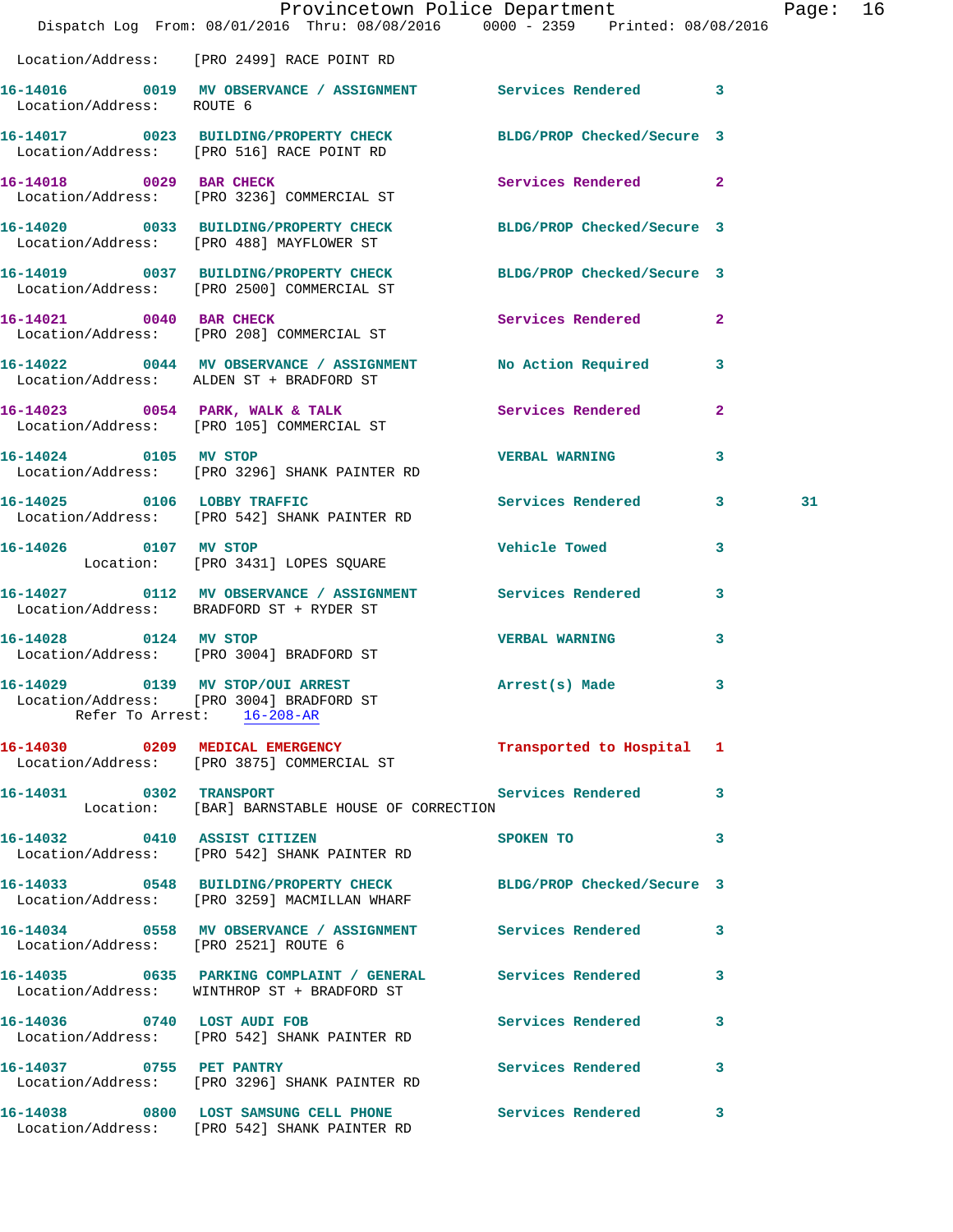| Location/Address: [PRO 2521] ROUTE 6                                                              | 16-14040 0855 MV OBSERVANCE / ASSIGNMENT Services Rendered                                                   |                            | 3              |   |
|---------------------------------------------------------------------------------------------------|--------------------------------------------------------------------------------------------------------------|----------------------------|----------------|---|
|                                                                                                   | 16-14039 0857 PARK, WALK & TALK<br>Location/Address: [PRO 173] COMMERCIAL ST                                 | Services Rendered          | $\overline{2}$ |   |
|                                                                                                   | 16-14042 0908 COMPLAINT<br>Location/Address: [PRO 269] COMMERCIAL ST                                         | Services Rendered          | 3              |   |
|                                                                                                   | 16-14041 0913 PET FOOD DONATION PICK UP No Action Required<br>Location/Address: [PRO 606] CONWELL ST         |                            | 3              |   |
| Location: BY EASTHAM PD                                                                           | 16-14043 0915 ASSIST AGENCY / EASTHAM PD Taken/Referred to Other                                             |                            | 3              |   |
|                                                                                                   | 16-14044 0915 MEDICAL EMERGENCY<br>Location/Address: [PRO 2512] JEROME SMITH RD                              | <b>GONE ON ARRIVAL</b>     | 1              |   |
|                                                                                                   | 16-14045 0926 PROPERTY DAMAGE<br>Location/Address: [PRO 442] HARRY KEMP WAY                                  | <b>Services Rendered</b>   | 3              |   |
|                                                                                                   | 16-14046  0939 MEDICAL EMERGENCY<br>Location/Address: [PRO 2144] CONWELL ST                                  | PATIENT REFUSAL            | 1              |   |
|                                                                                                   | 16-14047 1002 BUILDING/PROPERTY CHECK BLDG/PROP Checked/Secure 3<br>Location/Address: [PRO 3317] CEMETERY RD |                            |                |   |
|                                                                                                   | 16-14048 1003 BUILDING/PROPERTY CHECK BLDG/PROP Checked/Secure 3<br>Location/Address: [PRO 3318] CEMETERY RD |                            |                |   |
| Location/Address: [PRO 2754] ROUTE 6                                                              | 16-14049 1014 ASSIST AGENCY / MUTUAL AID Services Rendered                                                   |                            | 3              |   |
| 16-14050 1018 DISTURBANCE                                                                         | Location/Address: [PRO 395] COMMERCIAL ST                                                                    | <b>SPOKEN TO</b>           | 1              |   |
|                                                                                                   | 16-14051 1032 ASSIST AGENCY / WELLFLEET FD Services Rendered<br>Location/Address: [PRO 2548] HOWLAND ST      |                            | $3^{\circ}$    | 1 |
|                                                                                                   | 16-14052 1033 PARKING COMPLAINT / GENERAL Services Rendered<br>Location/Address: [PRO 2998] BRADFORD ST EXT  |                            | 3              |   |
|                                                                                                   | 16-14053 1103 COMPLAINT<br>Location/Address: [PRO 2704] COMMERCIAL ST                                        | Services Rendered          | 3              |   |
| 16-14054 1111 LOST LICENSE                                                                        | Location: [PRO 3431] LOPES SQUARE                                                                            | Services Rendered          | 3              |   |
|                                                                                                   | 16-14055 1140 BUILDING/PROPERTY CHECK<br>Location/Address: [PRO 2483] COMMERCIAL ST                          | <b>Services Rendered</b>   | 3              |   |
| 16-14056 1152 ANIMAL CALL                                                                         | Location/Address: [PRO 832] COMMERCIAL ST                                                                    | <b>Services Rendered</b>   | $\mathbf{2}$   |   |
| 16-14058 1201 ANIMAL CALL<br>Location/Address: SNAIL RD                                           |                                                                                                              | Taken to Family/Guardian 2 |                |   |
|                                                                                                   | 16-14059 1238 ASSIST AGENCY / NPS<br>Location/Address: [PRO 2490] PROVINCELANDS RD                           | Taken/Referred to Other    | 3              |   |
| 16-14060 1254 MV HIT & RUN<br>Location/Address: [PRO 1246] RACE RD<br>Refer To Accident: 16-42-AC |                                                                                                              | Services Rendered          | $\mathbf{2}$   |   |
|                                                                                                   | 16-14061 1314 SUSPICIOUS ACTIVITY<br>Location/Address: [PRO 75] CAPTAIN BERTIES WAY                          | <b>GONE ON ARRIVAL</b>     | $\mathbf{2}$   |   |
|                                                                                                   | 16-14062 1402 BUILDING/PROPERTY CHECK Services Rendered                                                      |                            | 3              |   |

Location/Address: [PRO 2977] COMMERCIAL ST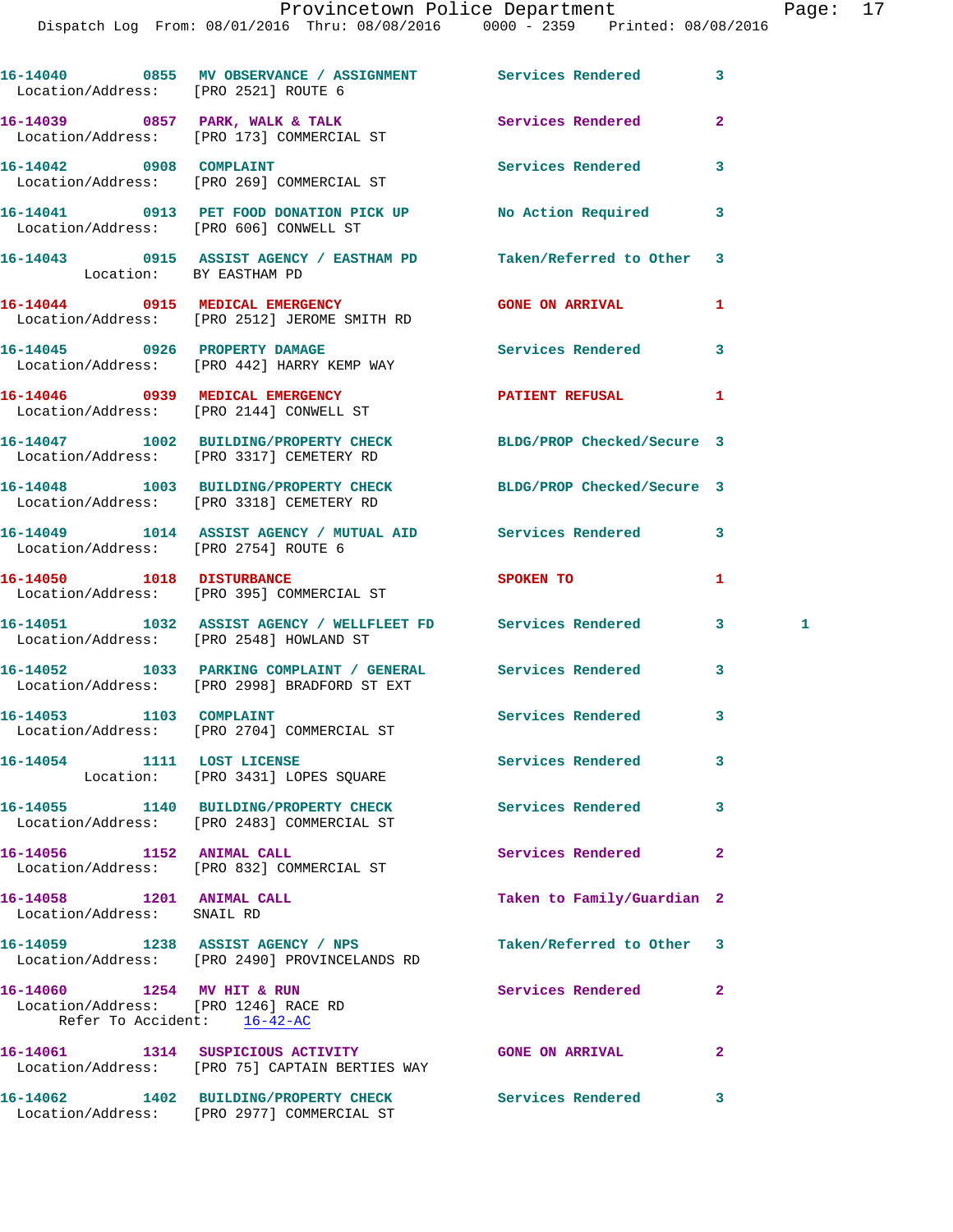|                                                                   | Provincetown Police Department<br>Dispatch Log From: 08/01/2016 Thru: 08/08/2016 0000 - 2359 Printed: 08/08/2016   |                             |                | Page: 18 |  |
|-------------------------------------------------------------------|--------------------------------------------------------------------------------------------------------------------|-----------------------------|----------------|----------|--|
|                                                                   | 16-14063 1404 BUILDING/PROPERTY CHECK Services Rendered 3<br>Location/Address: [PRO 2977] COMMERCIAL ST            |                             |                |          |  |
| Location/Address: [TRU] HIGHHEAD                                  | 16-14066 1440 ANIMAL CALL-MISSING CAT Services Rendered 2                                                          |                             |                |          |  |
|                                                                   | 16-14067 1446 LOST KEYS<br>Location: [PRO 3431] LOPES SQUARE                                                       | Services Rendered 3         |                |          |  |
| Location/Address: RACE POINT RD                                   | 16-14069 1543 SUSPICIOUS ACTIVITY 1999 No Action Required 2                                                        |                             |                |          |  |
|                                                                   | 16-14070 1554 MV ACCIDENT<br>Location/Address: BRADFORD ST + RYDER ST                                              | Services Rendered 1         |                |          |  |
|                                                                   | 16-14071 1555 SERVICE CALL/FINGERPRINTING Services Rendered 3<br>Location/Address: [PRO 542] SHANK PAINTER RD      |                             |                |          |  |
|                                                                   | 16-14072 1630 BUILDING/PROPERTY CHECK Services Rendered 3<br>Location/Address: [PRO 571] ALDEN ST                  |                             |                |          |  |
|                                                                   | 16-14073 1638 MV OBSERVANCE / ASSIGNMENT Services Rendered 3<br>Location/Address: HARRY KEMP WAY + AUNT SUKEYS WAY |                             |                |          |  |
|                                                                   | 16-14075 1654 B & E BURGLARY/UNFOUNDED Services Rendered 2<br>Location/Address: [PRO 670] ALDEN ST                 |                             |                |          |  |
| Location/Address: [PRO 1662] PEARL ST                             | 16-14074 1703 MV VANDALISM                                                                                         | SPOKEN TO AND THE SPOKEN TO | $\overline{2}$ |          |  |
| Location/Address: [PRO 2513] ROUTE 6                              | 16-14076 1705 ASSIST AGENCY / MUTUAL AID Taken/Referred to Other 3                                                 |                             |                |          |  |
|                                                                   | 16-14077 1726 MV OBSERVANCE / ASSIGNMENT Services Rendered 3<br>Location/Address: [PRO 525] COMMERCIAL ST          |                             |                |          |  |
|                                                                   | 16-14079 1751 DISORDERLY<br>Location/Address: [PRO 2698] COMMERCIAL ST                                             | <b>GONE ON ARRIVAL</b>      | $\overline{2}$ |          |  |
|                                                                   | 16-14080 1756 ASSAULT<br>Location/Address: [PRO 1892] SHANK PAINTER RD                                             | Services Rendered 1         |                |          |  |
|                                                                   | 16-14081 1810 MEDICAL EMERGENCY/ALLERGIC PATIENT REFUSAL<br>Location/Address: CONWELL ST + HENSCHE LN              |                             |                |          |  |
|                                                                   | 16-14082 1814 MV HIT & RUN<br>Location/Address: [PRO 1419] PLEASANT ST                                             | SPOKEN TO                   | $\mathbf{2}$   |          |  |
|                                                                   | 16-14083 1840 BIKE ACCIDENT<br>Location/Address: HARRY KEMP WAY + OAK DR                                           | Investigated                | $\mathbf{2}$   |          |  |
|                                                                   | 16-14084 1912 MISSING PERSON<br>Location/Address: [PRO 350] COMMERCIAL ST                                          | Services Rendered           | 1              |          |  |
|                                                                   | 16-14085 1920 BUILDING/PROPERTY CHECK<br>Location/Address: [PRO 2977] COMMERCIAL ST                                | BLDG/PROP Checked/Secure 3  |                |          |  |
|                                                                   | 16-14086 1946 LOST PURSE/FOUND<br>Location/Address: [PRO 2540] RACE POINT RD                                       | Services Rendered           | 3              |          |  |
| 16-14087 2011 FOLLOW UP<br>Location/Address: GOSNOLD ST           |                                                                                                                    | Services Rendered           | $\mathbf{2}$   |          |  |
|                                                                   | 16-14089 2036 BUILDING/PROPERTY CHECK Services Rendered<br>Location/Address: [PRO 2206] COMMERCIAL ST              |                             | 3              |          |  |
| 16-14090 2042 MV DISABLED<br>Location/Address: [PRO 2513] ROUTE 6 |                                                                                                                    | Services Rendered           | $\mathbf{2}$   | 1        |  |
| 16-14092 2106 FOLLOW UP                                           |                                                                                                                    | Services Rendered           | $\mathbf{2}$   |          |  |

Location/Address: [PRO 3442] COMMERCIAL ST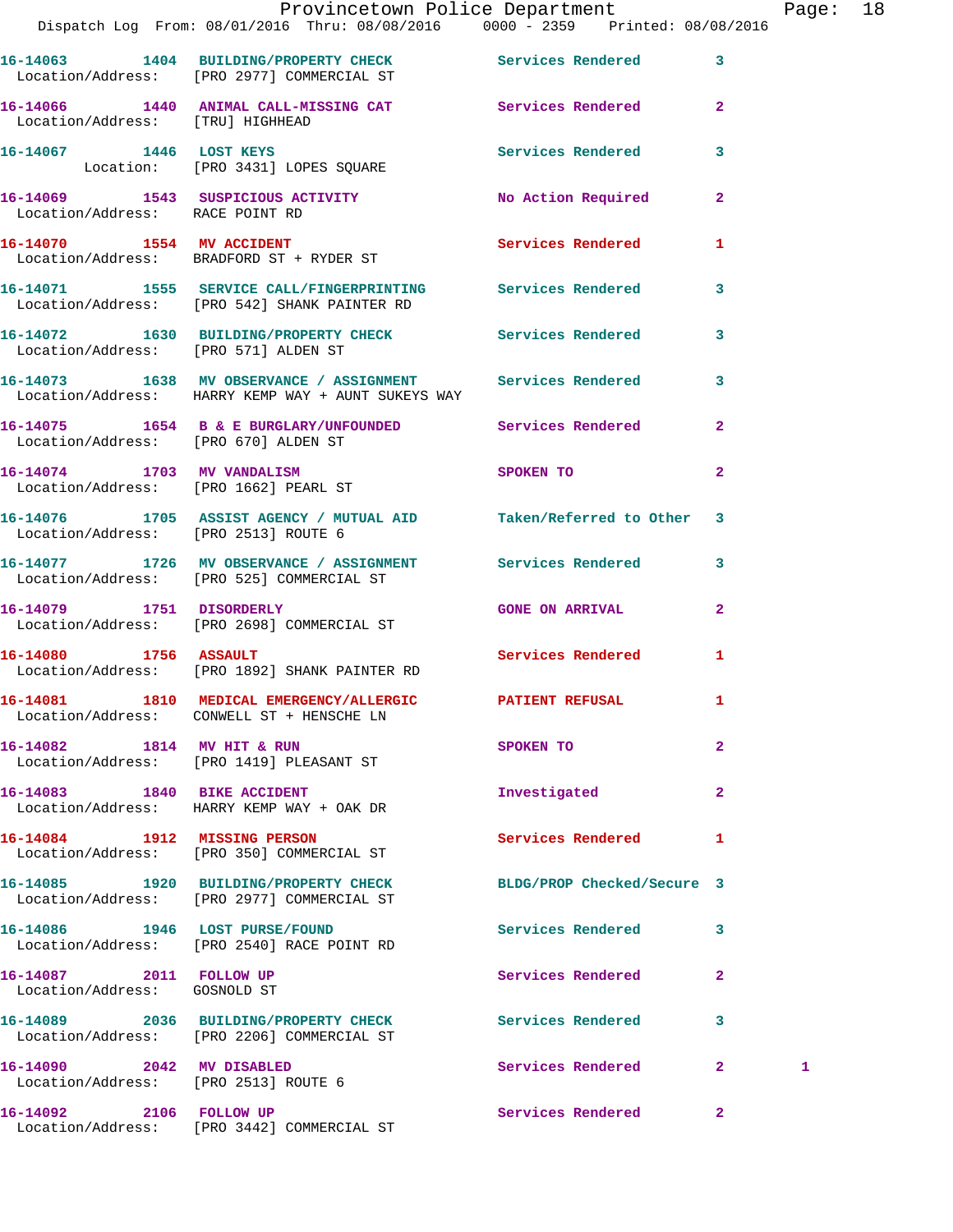|                                 | Provincetown Police Department<br>Dispatch Log From: 08/01/2016 Thru: 08/08/2016 0000 - 2359 Printed: 08/08/2016 |                          |              | Page |
|---------------------------------|------------------------------------------------------------------------------------------------------------------|--------------------------|--------------|------|
|                                 | 16-14093 2112 SERVICE CALL/BARRICADE Services Rendered 3<br>Location/Address: RYDER ST + COMMERCIAL ST           |                          |              |      |
|                                 | 16-14094 2115 COMPLAINT - STREET PERFORMERS SPOKEN TO<br>Location/Address: [PRO 2581] COMMERCIAL ST              |                          | 3            |      |
|                                 |                                                                                                                  |                          | 3            |      |
| 16-14096 2215 MV ACCIDENT       | Location/Address: [PRO 3004] BRADFORD ST                                                                         | Services Rendered        | 1            |      |
|                                 | 16-14097 2245 DISTURBANCE<br>Location/Address: [PRO 3276] COMMERCIAL ST<br>Refer To Arrest: 16-211-AR            | Arrest(s) Made           | $\mathbf{1}$ |      |
|                                 | 16-14098 2309 MV DISABLED<br>Location/Address: [PRO 488] MAYFLOWER ST                                            | Services Rendered        | $\mathbf{2}$ |      |
| 16-14099 2322 COMPLAINT         | Location/Address: [PRO 3094] COMMERCIAL ST                                                                       | Services Rendered 3      |              |      |
|                                 | 16-14100 2349 ASSIST CITIZEN<br>Location/Address: [PRO 539] SHANK PAINTER RD                                     | <b>Services Rendered</b> | 3            |      |
|                                 | 16-14102 2350 BUILDING/PROPERTY CHECK BLDG/PROP Checked/Secure 3<br>Location/Address: [PRO 16] BRADFORD ST       |                          |              |      |
|                                 | 16-14101 2353 BUILDING/PROPERTY CHECK BLDG/PROP Checked/Secure 3<br>Location/Address: [PRO 1780] JOHNSON ST      |                          |              |      |
| Location/Address: COMMERCIAL ST | 16-14103 2358 PARK, WALK & TALK                                                                                  | Services Rendered 2      |              |      |
| For Date: $08/07/2016$ - Sunday |                                                                                                                  |                          |              |      |
|                                 | 16-14104 0006 TRESPASS<br>Location/Address: [PRO 399] COMMERCIAL ST                                              | Services Rendered 2      |              |      |
| 16-14105 0025 TRESPASS          | Location/Address: [PRO 165] COMMERCIAL ST                                                                        | Services Rendered        | $\mathbf{2}$ |      |
|                                 | 16-14106 0032 LOBBY TRAFFIC<br>Location/Address: [PRO 542] SHANK PAINTER RD                                      | Services Rendered 2      |              | 30   |
|                                 | 16-14107 0049 BUILDING/PROPERTY CHECK BLDG/PROP Checked/Secure 3<br>Location/Address: [PRO 526] RYDER ST EXT     |                          |              |      |
| 16-14108 0055 MV STOP           | Location/Address: [PRO 1665] CONWELL ST                                                                          | <b>VERBAL WARNING</b>    | 3            |      |
|                                 | Location/Address: BRADFORD ST + RYDER ST                                                                         |                          | 3            |      |
|                                 | 16-14111  0114  SUSPICIOUS ACTIVITY<br>Location/Address: [PRO 3276] COMMERCIAL ST                                | SPOKEN TO                | $\mathbf{2}$ |      |
|                                 | 16-14112 0122 MV STOP<br>Location/Address: BRADFORD ST + BAKER AVE                                               | <b>VERBAL WARNING</b>    | 3            |      |
| 16-14113 0133 MV STOP           | Location/Address: [PRO 413] CONWELL ST                                                                           | <b>VERBAL WARNING</b>    | 3            |      |
|                                 | 16-14117 0242 NOISE COMPLAINT<br>Location/Address: BANGS ST + BRADFORD ST                                        | SPOKEN TO                | 3            |      |
|                                 |                                                                                                                  |                          |              |      |

**16-14173 0258 MV STOP VERBAL WARNING 3** 

Location/Address: CARVER ST

Page: 19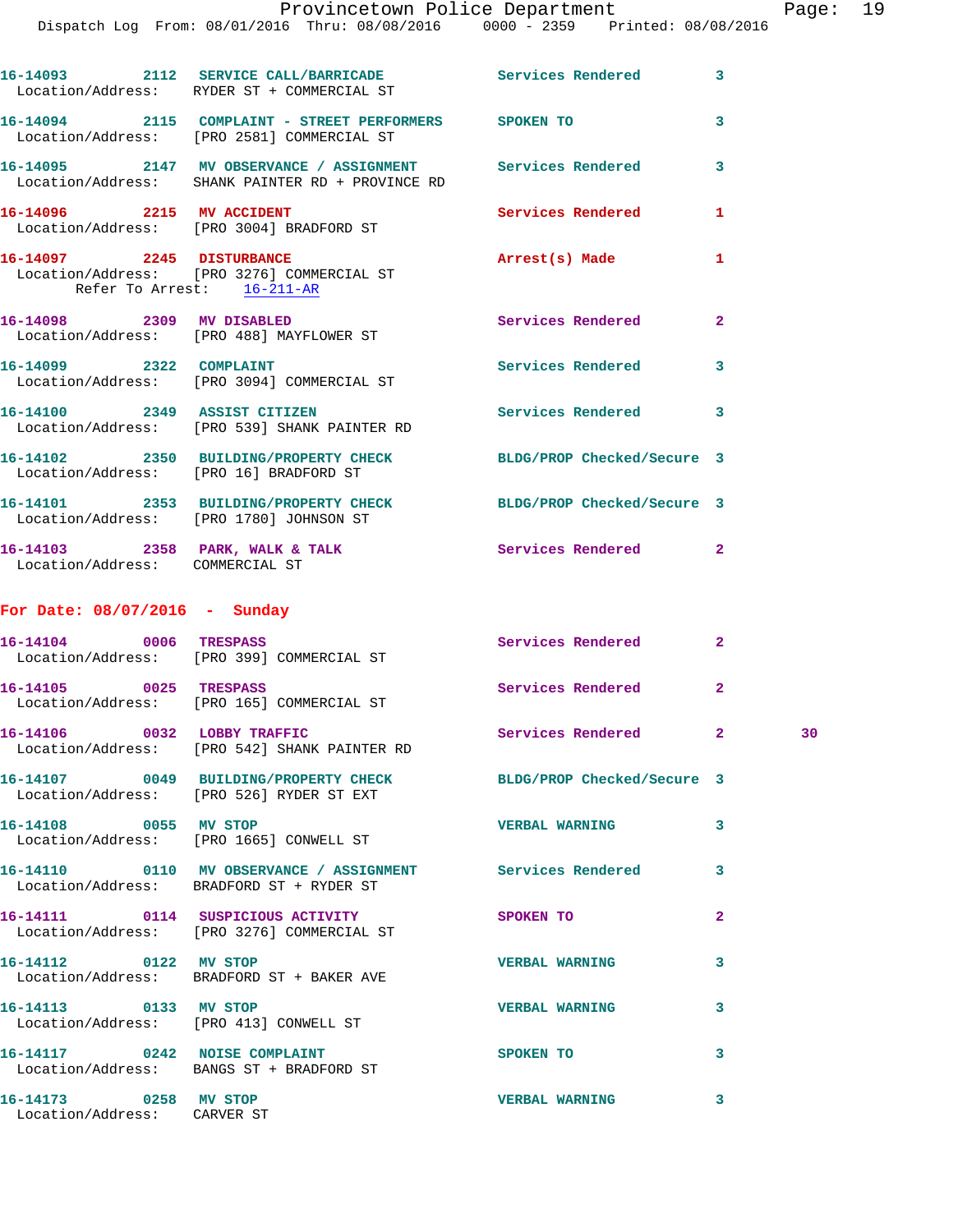|                                                                        | Dispatch Log From: 08/01/2016 Thru: 08/08/2016 0000 - 2359 Printed: 08/08/2016                                   | Provincetown Police Department |              | Page: 20 |  |
|------------------------------------------------------------------------|------------------------------------------------------------------------------------------------------------------|--------------------------------|--------------|----------|--|
| Location/Address: [PRO 2513] ROUTE 6                                   | 16-14118 0506 MV OBSERVANCE / ASSIGNMENT Services Rendered 3                                                     |                                |              |          |  |
|                                                                        | 16-14119 0546 BUILDING/PROPERTY CHECK BLDG/PROP Checked/Secure 3<br>Location/Address: [PRO 3259] MACMILLAN WHARF |                                |              |          |  |
| 16-14120 0547 MV DISABLED<br>Location/Address: WINSLOW ST              |                                                                                                                  | Services Rendered 2            |              |          |  |
|                                                                        | 16-14121   0619   PROPERTY DAMAGE/GATE   Services Rendered   3<br>Location/Address: [PRO 526] RYDER ST EXT       |                                |              |          |  |
|                                                                        | 16-14122 0619 BUILDING/PROPERTY CHECK BLDG/PROP Checked/Secure 3<br>Location/Address: [PRO 1638] COMMERCIAL ST   |                                |              |          |  |
|                                                                        | 16-14123 0623 LOST FITBIT<br>Location/Address: [PRO 269] COMMERCIAL ST                                           | Services Rendered 3            |              |          |  |
|                                                                        | 16-14124 0704 ILLEGALLY PARKED MV'S Services Rendered 2<br>Location/Address: [PRO 2483] COMMERCIAL ST            |                                |              |          |  |
|                                                                        | 16-14125 0707 BUILDING/PROPERTY CHECK Services Rendered 3<br>Location/Address: [PRO 2483] COMMERCIAL ST          |                                |              |          |  |
|                                                                        | 16-14126 0730 ABDOMINAL/TRANSPORT<br>Location/Address: [PRO 2647] SHANK PAINTER RD                               | Transported to Hospital 1      |              |          |  |
|                                                                        | 16-14127 0826 DRONE FLIGHT<br>Location/Address: WINSLOW ST + HIGH POLE HILL                                      | Services Rendered 2            |              |          |  |
| Location/Address: [PRO 2513] ROUTE 6                                   | 16-14128 0903 VERBAL LANES/SPEED VERBAL WARNING                                                                  |                                | $\mathbf{3}$ |          |  |
|                                                                        | 16-14129 0916 PARKED MV COMPLAINT<br>Location/Address: [PRO 1356] COMMERCIAL ST                                  | Services Rendered              | $\mathbf{2}$ |          |  |
|                                                                        | 16-14130 1018 MV OBSERVANCE / ASSIGNMENT Services Rendered 3<br>Location/Address: COMMERCIAL ST + SNAIL RD       |                                |              |          |  |
|                                                                        | 16-14131 1020 BURGLAR ALARM<br>Location/Address: [PRO 163] COMMERCIAL ST                                         | BLDG/PROP Checked/Secure 1     |              |          |  |
|                                                                        | 16-14132 1050 TRESPASS ORDER REQUEST<br>Location/Address: [PRO 3276] COMMERCIAL ST<br>Refer To Arrest: 16-211-AR | <b>Services Rendered</b> 2     |              |          |  |
|                                                                        | 16-14134 1109 PARKED MV COMPLAINT<br>Location/Address: [PRO 2110] TREMONT ST                                     | <b>Services Rendered</b>       | $\mathbf{2}$ |          |  |
| 16-14135 1134 MV ACCIDENT<br>Refer To Accident: 16-43-AC               | Location/Address: [PRO 444] HIGH POLE HILL                                                                       | Services Rendered 1            |              |          |  |
|                                                                        | 16-14137 1217 FOUND DOG/RETURNED<br>Location/Address: [PRO 2369] COMMERCIAL ST                                   | Services Rendered 3            |              | 1        |  |
| 16-14138 1221 DISABLED TROLLEY<br>Location/Address: [PRO 2513] ROUTE 6 |                                                                                                                  | Services Rendered              | $\mathbf{2}$ |          |  |
|                                                                        | 16-14139 1243 UNKNOWN MEDICAL/RESCUE<br>Location/Address: [PRO 2512] JEROME SMITH RD                             | <b>PATIENT REFUSAL</b>         | $\mathbf{1}$ |          |  |
| 16-14140 1243 MV ACCIDENT<br>Refer To Accident: 16-44-AC               | Location/Address: [PRO 3771] COMMERCIAL ST                                                                       | Services Rendered              | 1            |          |  |
| 16-14141 1256 BIKE ACCIDENT                                            | Location/Address: [PRO 1892] SHANK PAINTER RD                                                                    | Unfounded                      | $\mathbf{2}$ |          |  |

**16-14142 1301 MEDICAL EMERGENCY DOT Transported to Hospital 1** 

Location/Address: [PRO 440] HARRY KEMP WAY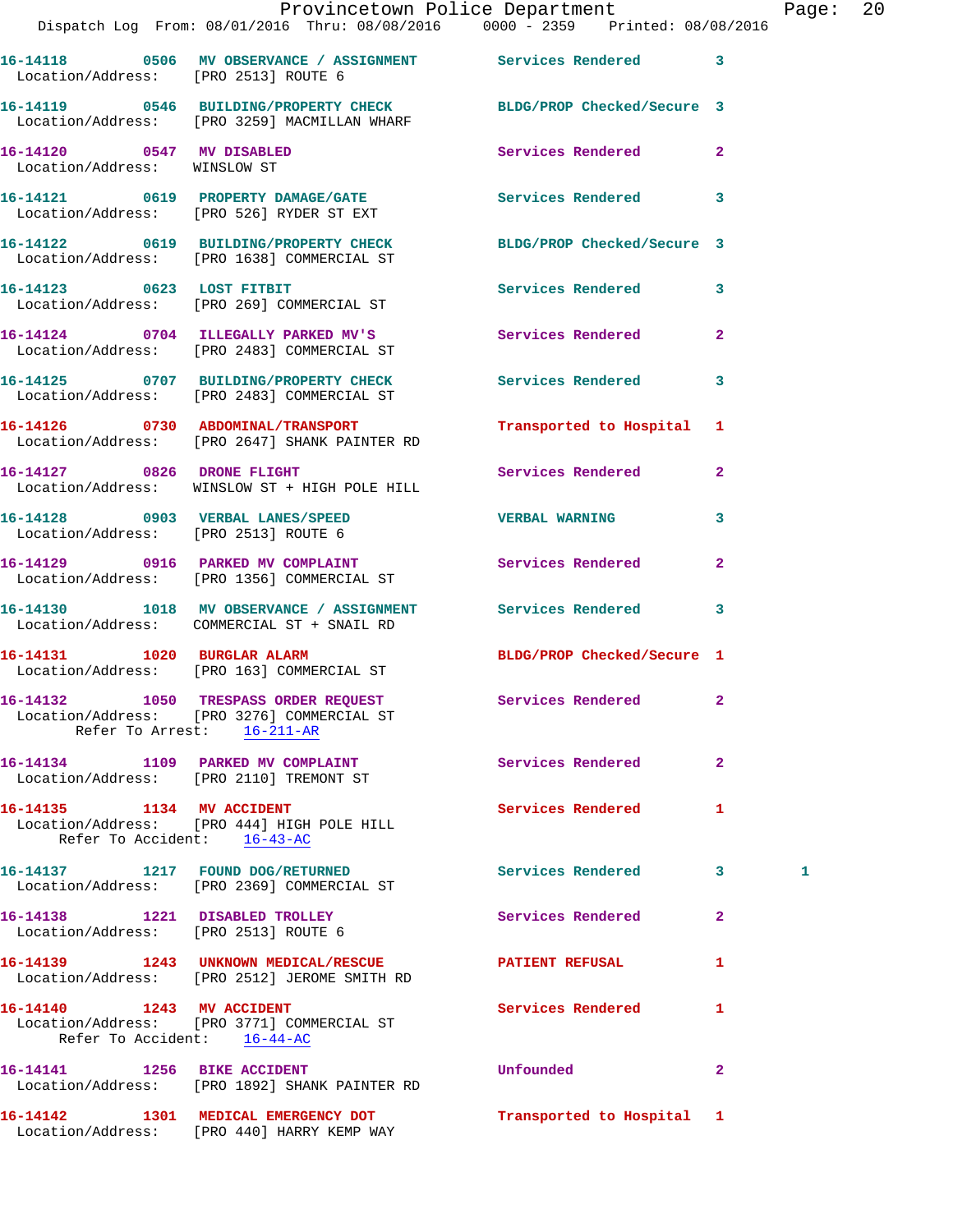|                                                                  | 16-14143 1310 SYNCHOPAL EPISODE<br>Location/Address: [PRO 488] MAYFLOWER ST       | Transported to Hospital 1  |                            |
|------------------------------------------------------------------|-----------------------------------------------------------------------------------|----------------------------|----------------------------|
| 16-14144 1314 SHOPLIFTING                                        | Location/Address: [PRO 3314] COMMERCIAL ST                                        | Services Rendered 3        |                            |
|                                                                  | 16-14145 1340 ILLEGALLY PARKED MV<br>Location/Address: [PRO 2492] WINSLOW ST      | Taken/Referred to Other 2  |                            |
|                                                                  | 16-14146 1450 FLIGHT COVERAGE<br>Location/Address: [PRO 516] RACE POINT RD        | <b>Services Rendered</b>   | $\overline{2}$             |
| 16-14147 1506 911 DROPPED CALL                                   | Location/Address: [PRO 523] COMMERCIAL ST                                         | Services Rendered          | $\mathbf{1}$               |
| 16-14148   1534   ANIMAL CALL<br>Location/Address: COMMERCIAL ST |                                                                                   | Services Rendered          | $\mathbf{2}$               |
|                                                                  | 16-14149 1537 PARK, WALK & TALK<br>Location/Address: [PRO 2500] COMMERCIAL ST     | <b>Services Rendered</b> 2 |                            |
| 16-14151 1543 MV ON BEACH<br>Location/Address: PEARL ST          |                                                                                   | Services Rendered          | $\mathbf{2}$               |
|                                                                  | 16-14150 1547 MEDICAL EMERGENCY<br>Location/Address: [PRO 2977] COMMERCIAL ST     | Transported to Hospital 1  |                            |
|                                                                  | 16-14153 1607 ALARM - FIRE<br>Location/Address: [PRO 3670] SHANK PAINTER RD       | Extinguished               | $\mathbf{1}$               |
| 16-14154 1611 MV COMPLAINT                                       | Location: [PRO 3431] LOPES SQUARE                                                 | Services Rendered          | $\mathbf{2}$               |
| Location/Address: WINSLOW ST                                     | 16-14155    1612    PARKING / GENERAL                                             | <b>Services Rendered</b>   | 3                          |
|                                                                  | 16-14156 1634 ANIMAL CALL-DOG BITE<br>Location/Address: [PRO 440] HARRY KEMP WAY  | <b>Services Rendered</b>   | $\overline{2}$             |
| 16-14157 1658 FOLLOW UP                                          | Location/Address: [PRO 230] COMMERCIAL ST                                         | Services Rendered          | $\overline{2}$             |
|                                                                  | 16-14158 1712 LOST PRESC. SUNGLASSES<br>Location/Address: [PRO 285] COMMERCIAL ST | <b>Services Rendered</b>   | $\overline{\phantom{a}}$ 3 |
| 16-14159 1713 911 GENERAL                                        | Location/Address: [PRO 63] BRADFORD ST EXT                                        | Services Rendered          | $\mathbf{1}$               |
| 16-14160 1744 BIKE COMPLAINT                                     | Location/Address: WASHINGTON AVE + COMMERCIAL ST                                  | Services Rendered 2        |                            |
|                                                                  | 16-14161 1833 BUILDING/PROPERTY CHECK<br>Location/Address: [PRO 3163] WINTHROP ST | Services Rendered          | 3                          |
| 16-14162 1834 LANDLORD/TENANT                                    | Location/Address: [PRO 542] SHANK PAINTER RD                                      | SPOKEN TO                  | $\mathbf{2}$               |
|                                                                  | 16-14163 1908 MEDICAL EMERGENCY<br>Location/Address: [PRO 1245] SEASHORE PARK DR  | Transported to Hospital 1  |                            |
| 16-14164 1917 COMPLAINT                                          | Location/Address: BRADFORD ST + CONWELL ST                                        | Services Rendered          | 3                          |
|                                                                  | 16-14165 1923 PARK, WALK & TALK<br>Location/Address: [PRO 3442] COMMERCIAL ST     | Services Rendered          | $\mathbf{2}$               |
| 16-14166 1938 BAR CHECK                                          | Location/Address: [PRO 3633] COMMERCIAL ST                                        | Services Rendered          | $\overline{2}$             |
|                                                                  |                                                                                   | Services Rendered          | $\mathbf{2}$               |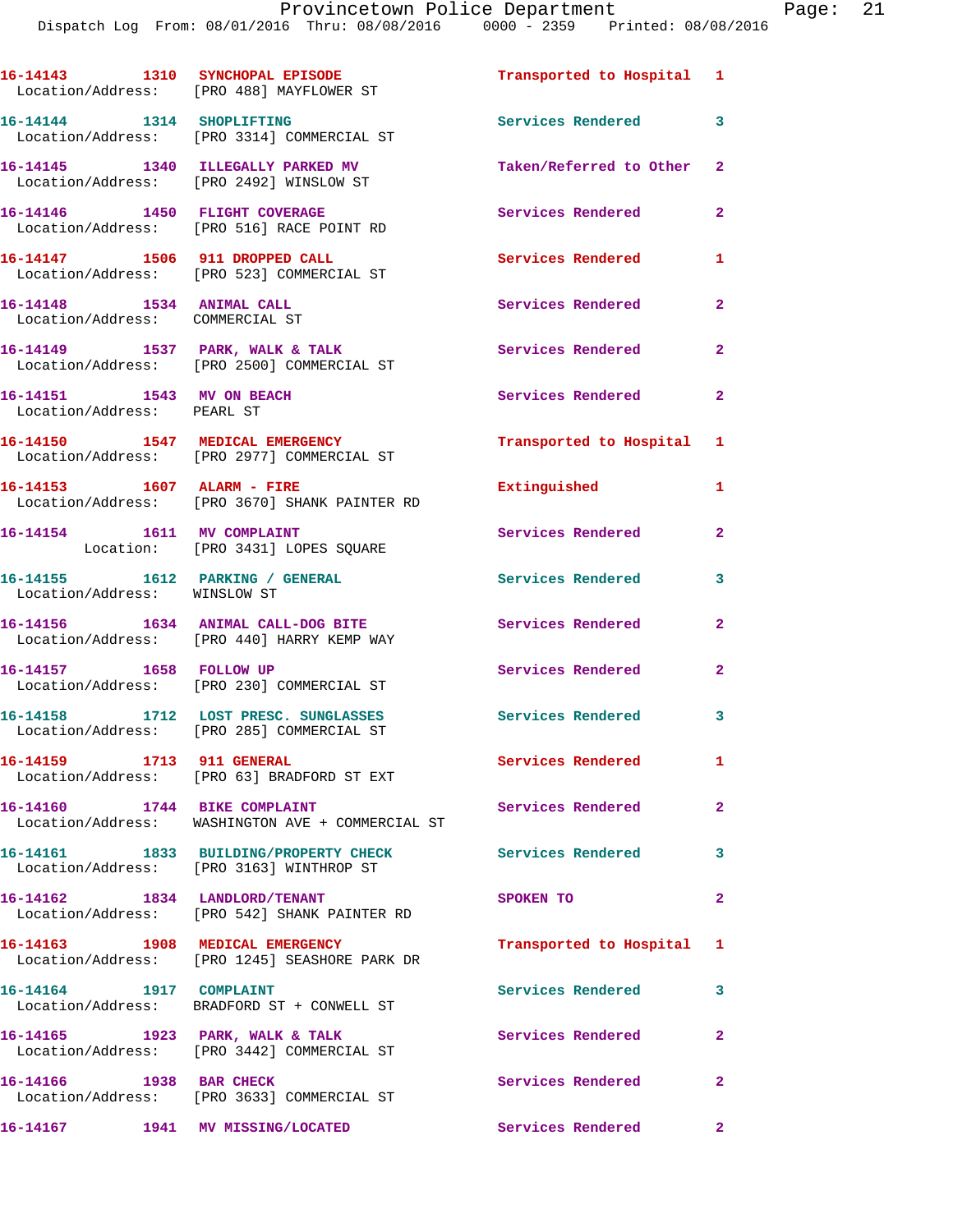|                                                    | Dispatch Log From: 08/01/2016 Thru: 08/08/2016 0000 - 2359 Printed: 08/08/2016                                     | Provincetown Police Department Page: 22 |                |    |  |
|----------------------------------------------------|--------------------------------------------------------------------------------------------------------------------|-----------------------------------------|----------------|----|--|
|                                                    |                                                                                                                    |                                         |                |    |  |
|                                                    | Location/Address: [PRO 2206] COMMERCIAL ST                                                                         |                                         |                |    |  |
|                                                    | 16-14168 2001 FOLLOW UP<br>Location/Address: [PRO 3712] RYDER ST EXT                                               | Investigated                            | $\mathbf{2}$   |    |  |
|                                                    | 16-14169 2014 BUILDING/PROPERTY CHECK BLDG/PROP Checked/Secure 3<br>Location/Address: [PRO 99] COMMERCIAL ST       |                                         |                |    |  |
|                                                    | 16-14171 2029 ASSIST AGENCY / DPW Taken/Referred to Other 3<br>Location/Address: STANDISH ST + COMMERCIAL ST       |                                         |                |    |  |
|                                                    | 16-14172 2038 MV OBSERVANCE / ASSIGNMENT Services Rendered 3<br>Location/Address: [PRO 537] SHANK PAINTER RD       |                                         |                |    |  |
|                                                    | 16-14174 2059 MV COMPLAINT<br>Location/Address: BRADFORD ST + CONWELL ST                                           | Could Not Locate                        | $\overline{2}$ |    |  |
|                                                    | 16-14175 2120 MEDICAL EMERGENCY PATIENT REFUSAL Location/Address: [PRO 2088] COMMERCIAL ST                         |                                         | 1              |    |  |
|                                                    | 16-14176 2125 MV OBSERVANCE / ASSIGNMENT Services Rendered 3<br>Location/Address: HARRY KEMP WAY + AUNT SUKEYS WAY |                                         |                |    |  |
|                                                    | 16-14177 2150 BUILDING/PROPERTY CHECK BLDG/PROP Checked/Secure 3<br>Location/Address: [PRO 3359] HARRY KEMP WAY    |                                         |                |    |  |
| Location/Address: [PRO 521] ROUTE 6                | 16-14179 2204 PARK, WALK & TALK 3 Services Rendered 2                                                              |                                         |                |    |  |
|                                                    | 16-14178 2206 NO TRESPASS SERVED IN HAND SPOKEN TO<br>Location/Address: [PRO 399] COMMERCIAL ST                    |                                         | $\mathbf{2}$   |    |  |
|                                                    | 16-14180 2224 BUILDING/PROPERTY CHECK Services Rendered<br>Location/Address: [PRO 2540] RACE POINT RD              |                                         | 3              |    |  |
|                                                    | 16-14181 2237 NO TRESPASS SERVED IN HAND SPOKEN TO<br>Location/Address: [PRO 3276] COMMERCIAL ST                   |                                         | $\mathbf{2}$   |    |  |
|                                                    | 16-14182 2312 NOISE COMPLAINT<br>Location/Address: [PRO 2494] BRADFORD ST                                          | <b>SPOKEN TO</b>                        | 3              | 1  |  |
|                                                    | 16-14183 2346 NOISE COMPLAINT SPOKEN TO<br>Location/Address: [PRO 2577] BRADFORD ST                                |                                         | 3              |    |  |
|                                                    | 16-14184 2350 HAZARDS/FOUND PROPERTY Removed Hazard<br>Location/Address: ROUTE 6 + SHANK PAINTER RD                |                                         | $\mathbf{2}$   |    |  |
| Location/Address: [PRO 2513] ROUTE 6               | 16-14185 2353 MV OBSERVANCE / ASSIGNMENT Services Rendered                                                         |                                         | 3              |    |  |
| 16-14186 2358 MV STOP<br>Location/Address: ROUTE 6 |                                                                                                                    | <b>VERBAL WARNING</b>                   | 3              |    |  |
| For Date: 08/08/2016 - Monday                      |                                                                                                                    |                                         |                |    |  |
|                                                    | 16-14187 0002 LOBBY TRAFFIC<br>Location/Address: [PRO 542] SHANK PAINTER RD                                        | Services Rendered 2                     |                | 15 |  |
| 16-14188 0018 MV STOP                              | Location/Address: [PRO 2812] HARRY KEMP WAY                                                                        | <b>VERBAL WARNING</b>                   | 3              |    |  |
|                                                    | 16-14189 0025 MV OBSERVANCE / ASSIGNMENT No Action Required<br>Location/Address: BRADFORD ST + HOWLAND ST          |                                         | 3              |    |  |
| 16-14191 0048 MV STOP                              | Location/Address: BRADFORD ST + CONWAY ST                                                                          | <b>VERBAL WARNING</b>                   | 3              |    |  |
|                                                    | 16-14192 0057 BUILDING/PROPERTY CHECK Services Rendered 3                                                          |                                         |                |    |  |

Location/Address: [PRO 526] RYDER ST EXT